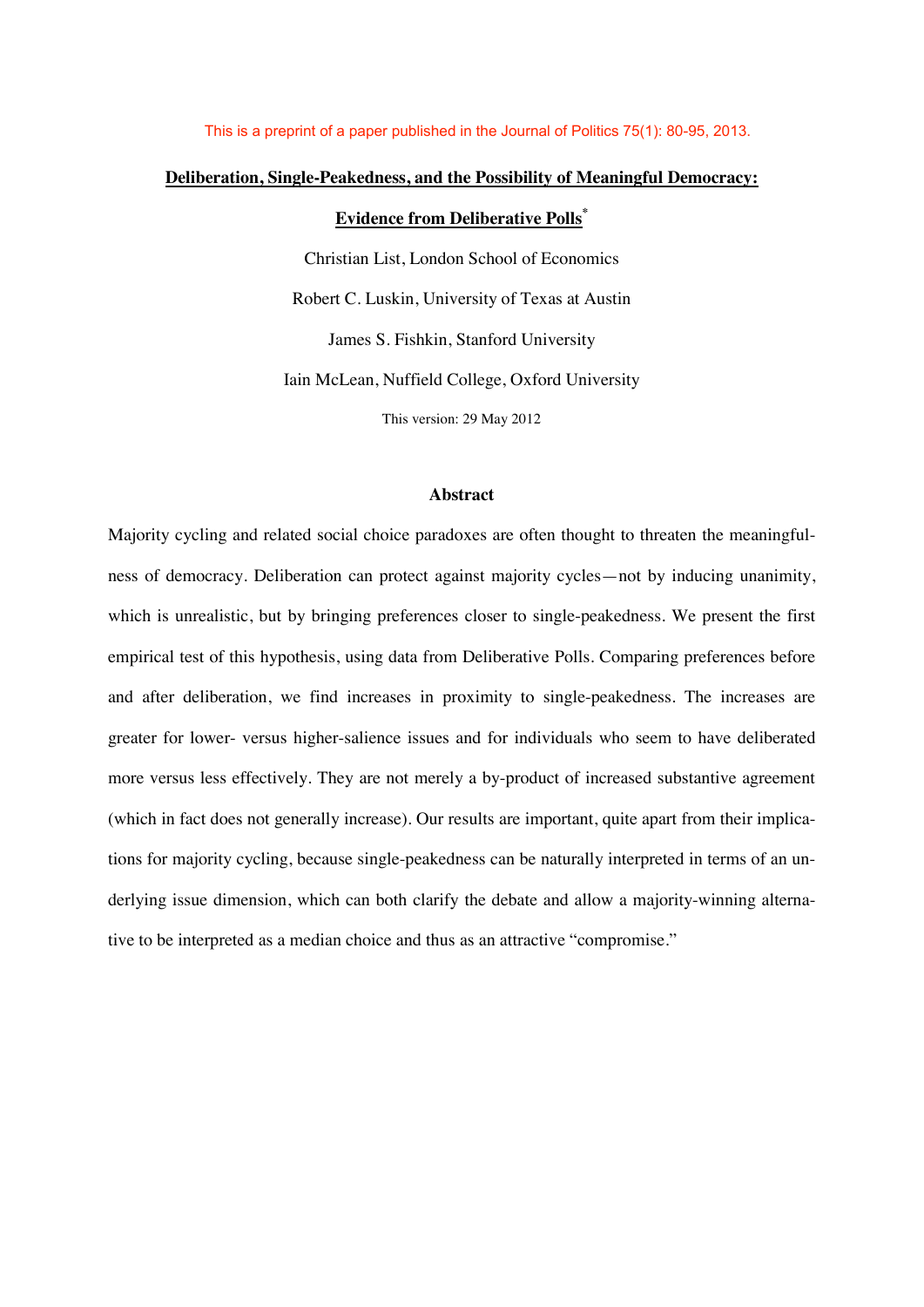# **Deliberation, Single-Peakedness, and the Possibility of Meaningful Democracy: Evidence from Deliberative Polls**

Condorcet's and similar paradoxes of social choice have long been seen as serious problems for democracy. Condorcet showed that pairwise majority voting in decisions over three or more alternatives can lead to cyclical majority preferences. If a third of a group (electorate, committee, etc.) prefers *x* to *y* to *z*, another third prefers *y* to *z* to *x*, and the remaining third prefers *z* to *x* to *y*, majorities prefer *x* to *y*, *y* to *z*, and yet *z* to *x*. This illustrates at least three problems with majority rule. First, rational (i.e., transitive and complete) individual preferences may lead to irrational (specifically, cyclical) majority preferences (*collective irrationality*). Second, pairwise majority voting may fail to produce a stable winning outcome (*instability*). Third, when pairwise majority votes are taken sequentially, the outcome may depend on the order in which the votes are taken and may thus be manipulable by agenda setters (*path dependence*, leading to *agenda manipulability*). Arrow's theorem (1951/1963) shows that these and related problems generalize well beyond majority rule,  $\frac{1}{1}$  and Riker (1982) has influentially argued that they undermine the meaningfulness of democracy.<sup>2</sup>

What may be said against such counsel of despair? A number of authors have recently argued that majority cycles are empirically rare (Miller 2000, List and Goodin 2001, Tsetlin, Regenwetter, and Grofman 2003, Mackie 2004, Regenwetter et al. 2006). That may well be (the literature as a whole has not yet conceded the point), but we should still wish to understand why they are not more frequent, and what helps minimize their frequency. In this light, it is useful to show the existence of realizable conditions under which democratic institutions can robustly protect against cycles, where "robust protection" means the prevention of cycles for a large class of actual and counterfactual circumstances. It is well known that majority cycles are precluded if individual preferences are "single-peaked," in the original, ordinal sense defined by Black (1948) and Arrow (1951/1963). This requires the existence of a left-right ordering of the alternatives such that each individual has (1) a most preferred alternative and (2) a decreasing preference for other alternatives as they get more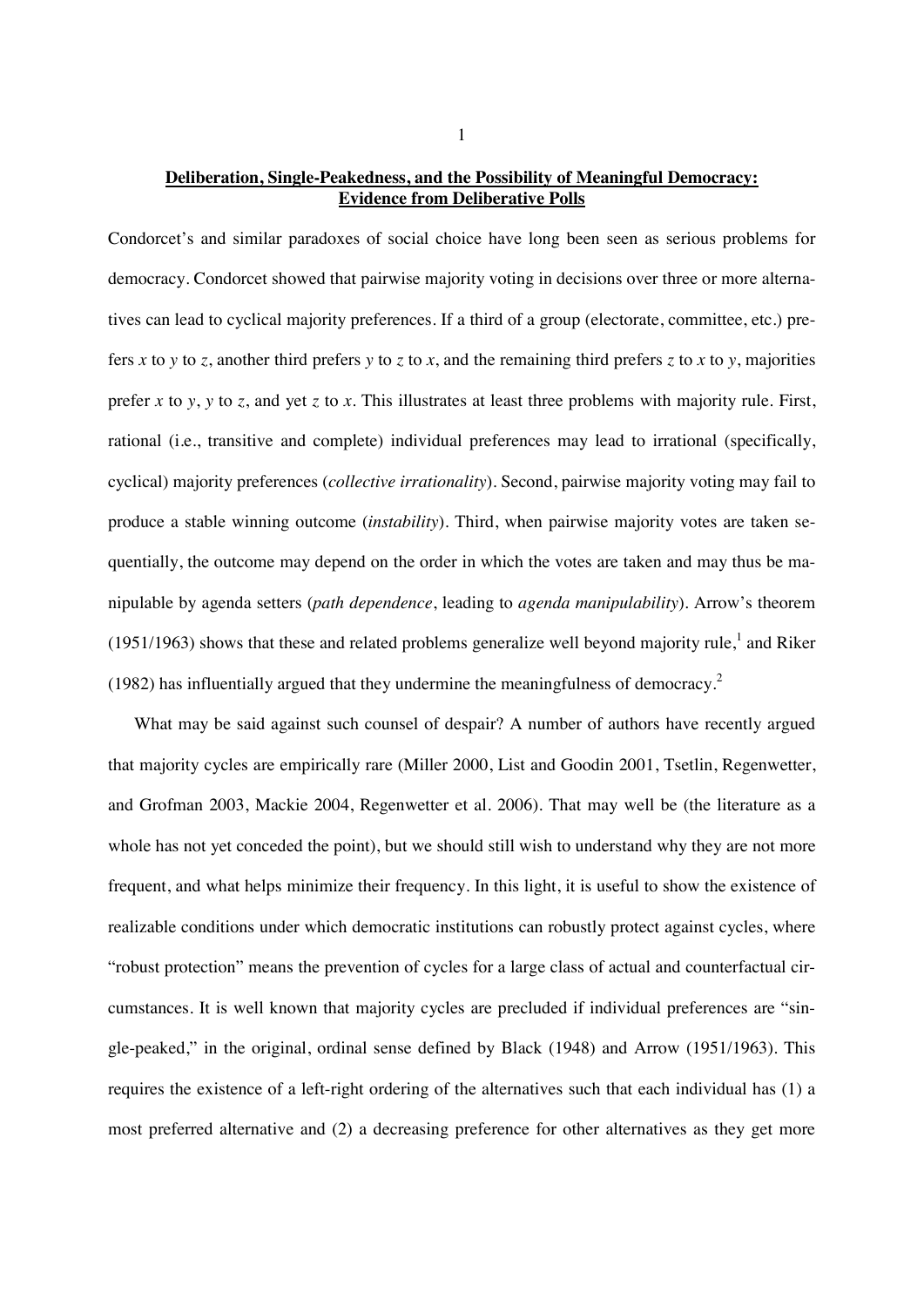distant in either direction from it. The median individual's most preferred alternative then prevails. Here we examine the possibility that deliberation can offer robust protection against cycles by moving preferences toward single-peakedness (as suggested by Miller 1992, Knight and Johnson 1994, Dryzek and List 2003; less explicitly, the idea goes back to Arrow 1951/1963, ch. VII).

Deliberation's effect on the extent to which preferences are single-peaked is important, quite apart from its implications for majority cycling. Single-peakedness stands out among structure conditions for the avoidance of majority cycles.<sup>3</sup> It can be naturally interpreted in terms of an underlying issue dimension and be the result of a form of "meta-agreement" (List 2002)—agreement not about the preference ordering of alternatives but about a dimension on which the alternatives can be arrayed. This can both clarify the debate and allow a majority-winning alternative to be interpreted as the choice of the median voter on the agreed dimension and thus as an attractive "compromise." Further, single-peakedness is sufficient not only for the absence of cycles but for the possibility of strategy-proof collective decision making (Moulin 1980).<sup>4</sup>

In sizeable populations, single-peakedness—a binary property that is either satisfied or violated by any given combination of preferences across individuals—may be hard to attain. Niemi (1969) and List (2001) have therefore suggested measuring *proximity to single-peakedness*, defined formally below. As proximity to single-peakedness increases, the probability of majority cycles decreases (see Niemi 1969, Feld and Grofman 1986, Gehrlein 2004, and our results). But does deliberation actually increase proximity to single-peakedness? And, if so, when and how?

This paper presents the first empirical study of these questions. We focus on deliberation in mass publics, using data from *Deliberative Polls*, which examine deliberation's effects on preferences and other variables (for overviews, see Luskin, Fishkin, and Jowell 2002, Fishkin and Luskin 2005, or Fishkin 2009; on legislative or jury deliberation, see Steiner et al. 2005, Mendelberg 2002). The basic design involves interviewing a good-quality random sample; gathering its members for a

2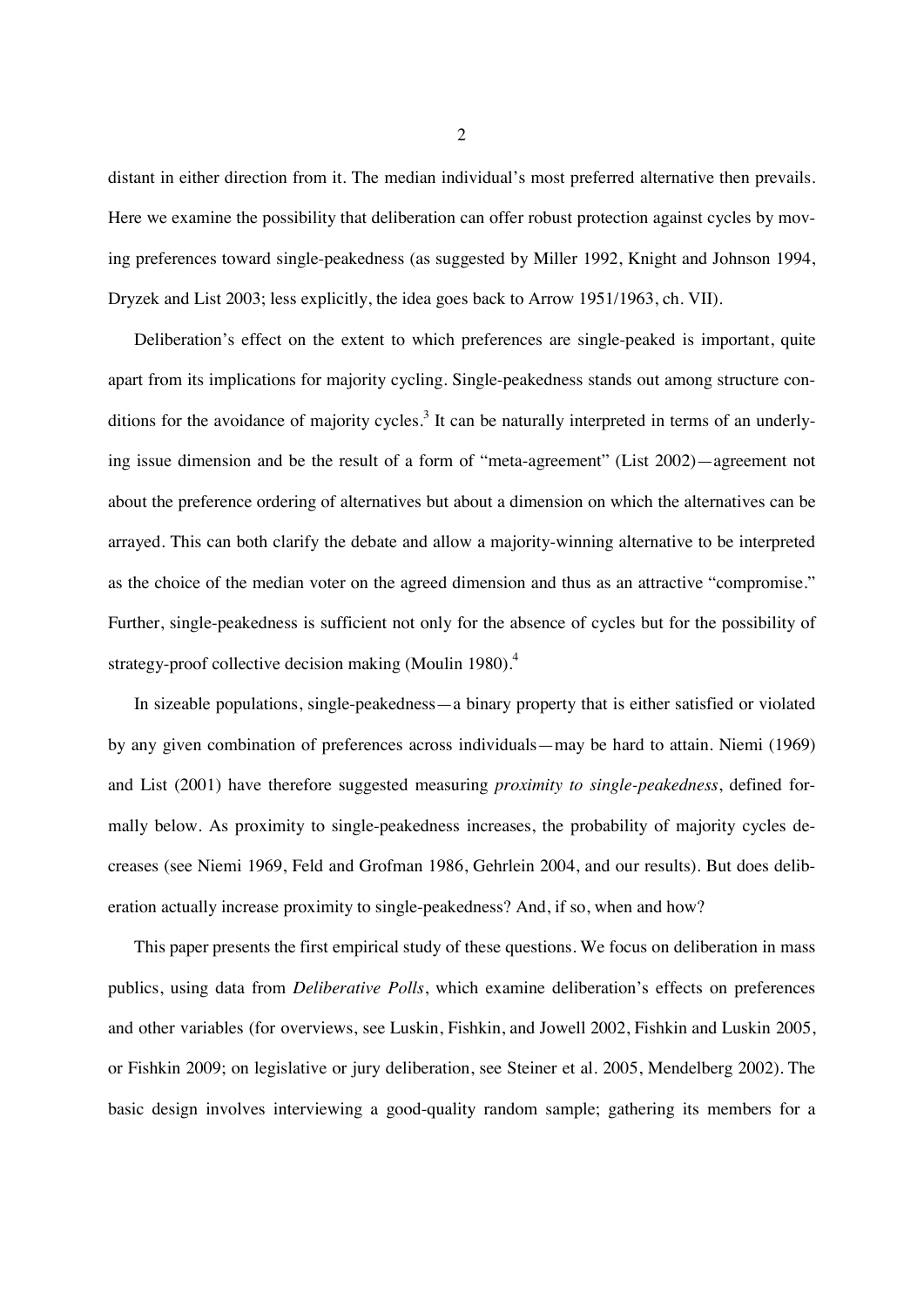weekend to deliberate in randomly assigned small groups; allowing them to put questions arising from the small group discussions to panels of competing policy experts and policy makers; and reinterviewing them at the end.<sup>5</sup>

Our central analysis compares measures of proximity to single-peakedness before and after deliberation. We also advance, and examine the evidence for, some hypotheses about when and for whom proximity to single-peakedness increases most. We contrast the results for high- versus lowto moderate-salience issues, for cases in which there is a more versus less natural left-right ordering of the alternatives, and for participants who seem to have learnt and thought more versus less, judging from the observed knowledge they emerge with. Our results support and refine the hypothesis that deliberation brings preferences closer to single-peakedness.

# **THEORETICAL BACKGROUND**

#### **Individual and Collective Preferences**

Consider a set  $N = \{1, 2, ..., n\}$  of individuals (voters, committee members, etc.) and a set  $X = \{x, y,$ *z*, …} of alternatives (policies, candidates, etc.). Each individual *i* has a *preference ordering Ri* over *X*, where, for any *x*,  $y \in X$ ,  $xR_i y$  means that individual *i* weakly prefers *x* to *y*. When  $xR_i y$  but not  $yR_i x$ , we write  $xP_iy$  ("individual *i* strictly prefers *x* to *y*").  $R_i$  is *rational* if it is *complete* (for all  $x, y \in X$ ,  $xR_iy$  or  $yR_iz$ ) and *transitive* (for all *x*, *y*,  $z \in X$ , if  $xR_iy$  and  $yR_iz$ , then  $xR_iz$ ).

An *aggregation rule* maps a *profile* of individual preference orderings  $(R_1, R_2, \ldots, R_n)$ , hereafter (*Ri*)*<sup>i</sup>*∈*<sup>N</sup>*, to a collective preference ordering *R*, defined as in the individual case. In *pairwise majority voting*, for each  $(R_i)_{i \in N}$ , *R* is defined as follows: for any *x*,*y*∈*X*, *xRy* if and only if there are as many or more individuals with *xRiy* as with *yRix*. A *Condorcet winner* is an alternative that is weakly majority-preferred to every other. *Condorcet's paradox* shows that, for some profiles of rational individual preference orderings, the majority preference ordering is irrational—specifically, cyclical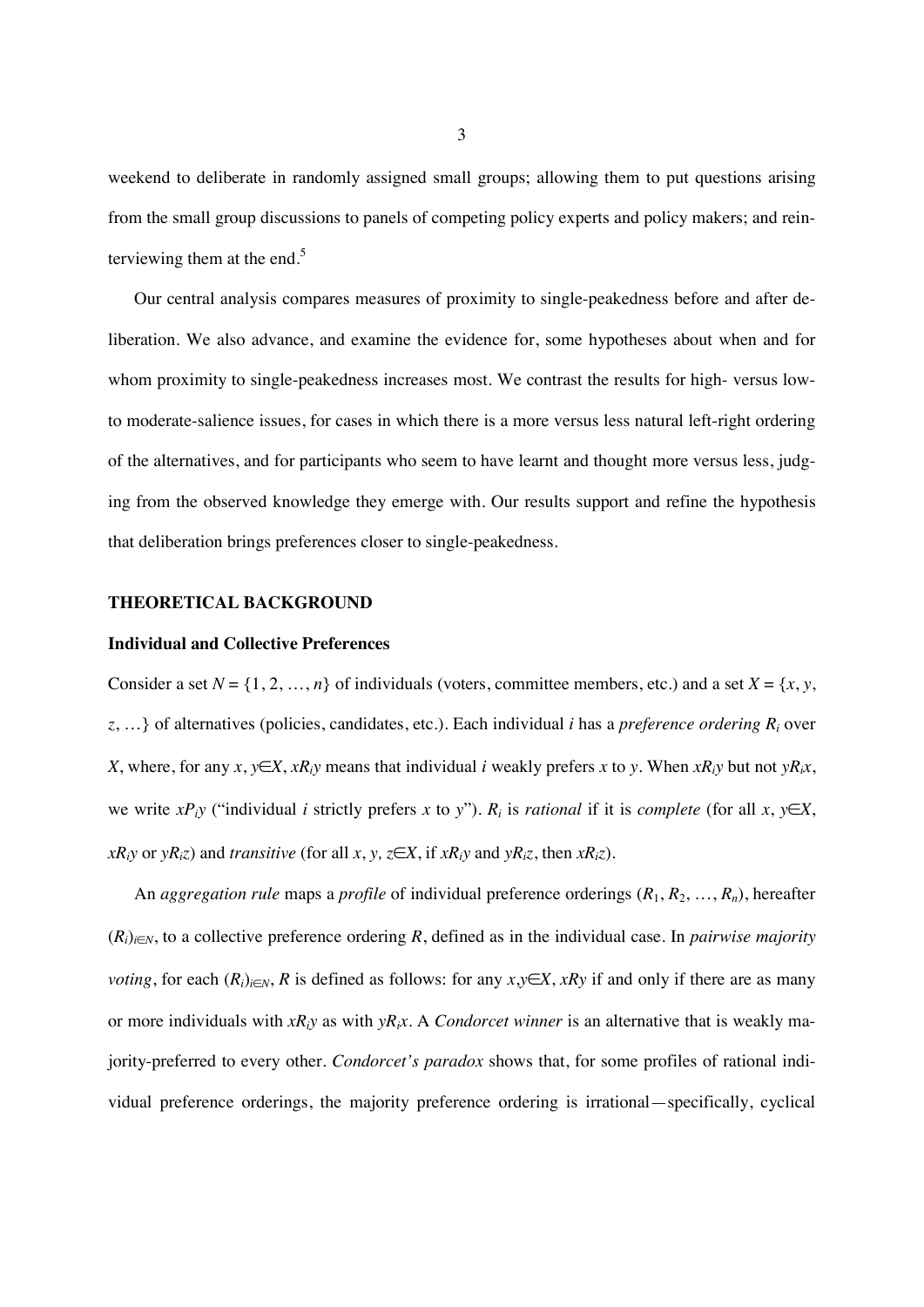and thus intransitive. If the cycle is at the top of the ordering (no non-cycling alternative is majoritypreferred to every cycling alternative), there is no Condorcet winner.

How likely Condorcet's paradox is to occur depends on how individual preferences are statistically distributed. If all logically possible preference orderings are equiprobable (an "impartial culture"), the probability of a cycle increases with both the number of individuals *n* and the number of alternatives *k* (Gehrlein 1983). For other, non-equiprobable distributions, which may be empirically more realistic, however, the probability of cycles can be much lower (List and Goodin 2001, appendix 3; Tsetlin, Regenwetter, and Grofman 2003; Regenwetter et al. 2006).

#### **Single-Peakedness**

Consider an ordering (as distinct from preference ordering)  $\Omega$  of the alternatives from left to right, with "left" and "right" understood in a purely *geometric* sense. An individual *i*'s preference ordering *Ri* is *single-peaked with respect to* Ω if *i* has a most preferred alternative and a decreasing preference for other alternatives as they get more distant in either direction (relative to  $\Omega$ ) from it.<sup>6</sup> For example, the individual preference orderings  $(x, y, z)$ ,  $(z, y, x)$ ,  $(y, x, z)$ , and  $(y, z, x)$  (each listed in strictly decreasing order of preference) are single-peaked with respect to the left-to-right ordering  $\Omega = [x \, y \, z]$ . By contrast, the preference orderings  $(x, z, y)$  and  $(z, x, y)$  are not single-peaked with respect to  $Q = [x \, y \, z].$ 

Collectively, a profile  $(R_i)_{i\in\mathbb{N}}$  of preference orderings is *single-peaked* if there exists at least one geometric ordering <sup>Ω</sup> with respect to which *every* individual's preference ordering *Ri* is singlepeaked. A geometric ordering <sup>Ω</sup> with this property is called a *structuring dimension*.

Note the distinction between single-peakedness of an individual preference ordering and singlepeakedness of a profile. The former (absent ties) is trivially single-peaked with respect to *some* geometric ordering of the alternatives, for instance the one arraying them in the individual's de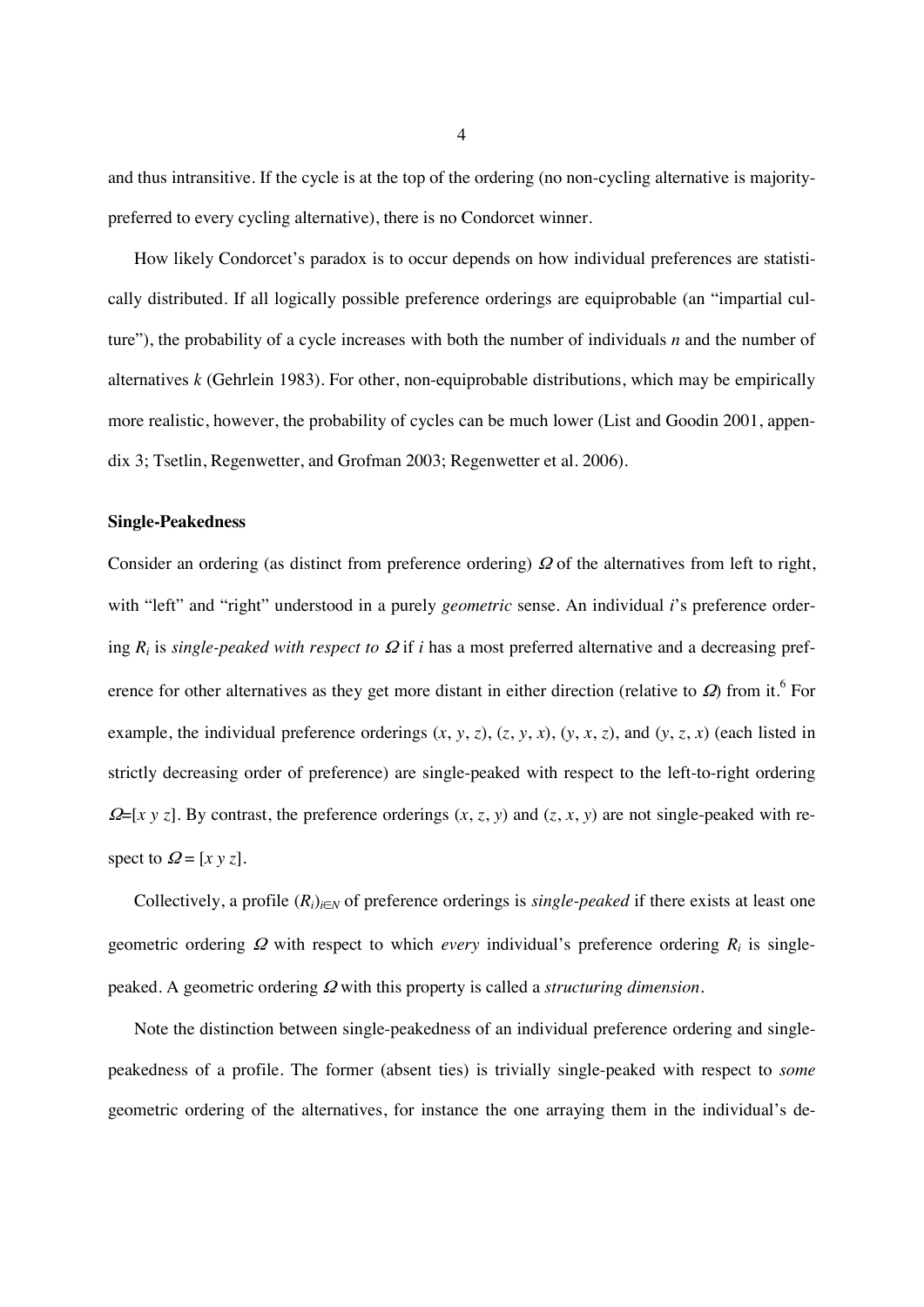creasing order of preference itself (e.g., a preference for *x* over *y* over *z* is single-peaked with respect to [*x y z*]). Single-peakedness is non-vacuous at the individual level only with respect to a *particular* geometric ordering. A *profile* is single-peaked, on the other hand, if and only if *every* individual's preference ordering is single-peaked with respect to the *same* geometric ordering.

As discussed in more detail below, a geometric ordering  $\Omega$  that renders one or several individuals' preference orderings single-peaked may, but need not, represent an ordering of the alternatives on some *semantic* issue dimension, where, for example, "left" could be most liberal, most secular, or most environmentalist; "right" most conservative, most religious, or most anti-environmentalist.

Single-peakedness is a sufficient condition for avoiding cycles and lends the majority-winning alternative a median interpretation, as previously described.<sup>7</sup> For any single-peaked profile  $(R_i)_{i \in N}$ , the majority preference ordering is transitive, and the median individual's most preferred alternative (relative to a structuring dimension  $\Omega$ ) is a Condorcet winner (Black 1948, Arrow 1951/1963) (assuming *n* is odd).<sup>8</sup> That majority voting on domains of single-peaked preferences (relative to some  $\Omega$ ) is a median voting scheme also protects it against strategic voting (Moulin 1980).

## **Proximity to Single-Peakedness**

Single-peakedness is sufficient but not necessary for avoiding cycles. For example, the existence of a large enough subset of the individuals in *N* with single-peaked preferences may also be sufficient.<sup>9</sup> Consider the largest (or tied for largest) subset *M* of *N* such that the preference orderings of all individuals in *M*—those in the (sub-)profile  $(R_i)_{i \in M}$ —are single-peaked with respect to *some* geometric ordering of the alternatives. Call such an ordering (it need not be unique) a *largest structuring dimension*. Define the *proximity to single-peakedness* of the profile  $(R_i)_{i \in N}$  as  $S=m/n$ , where *m* is the size of *M* (Niemi 1969, List 2001). *S* equals 1 for full single-peakedness (*M*=*N*) and is typically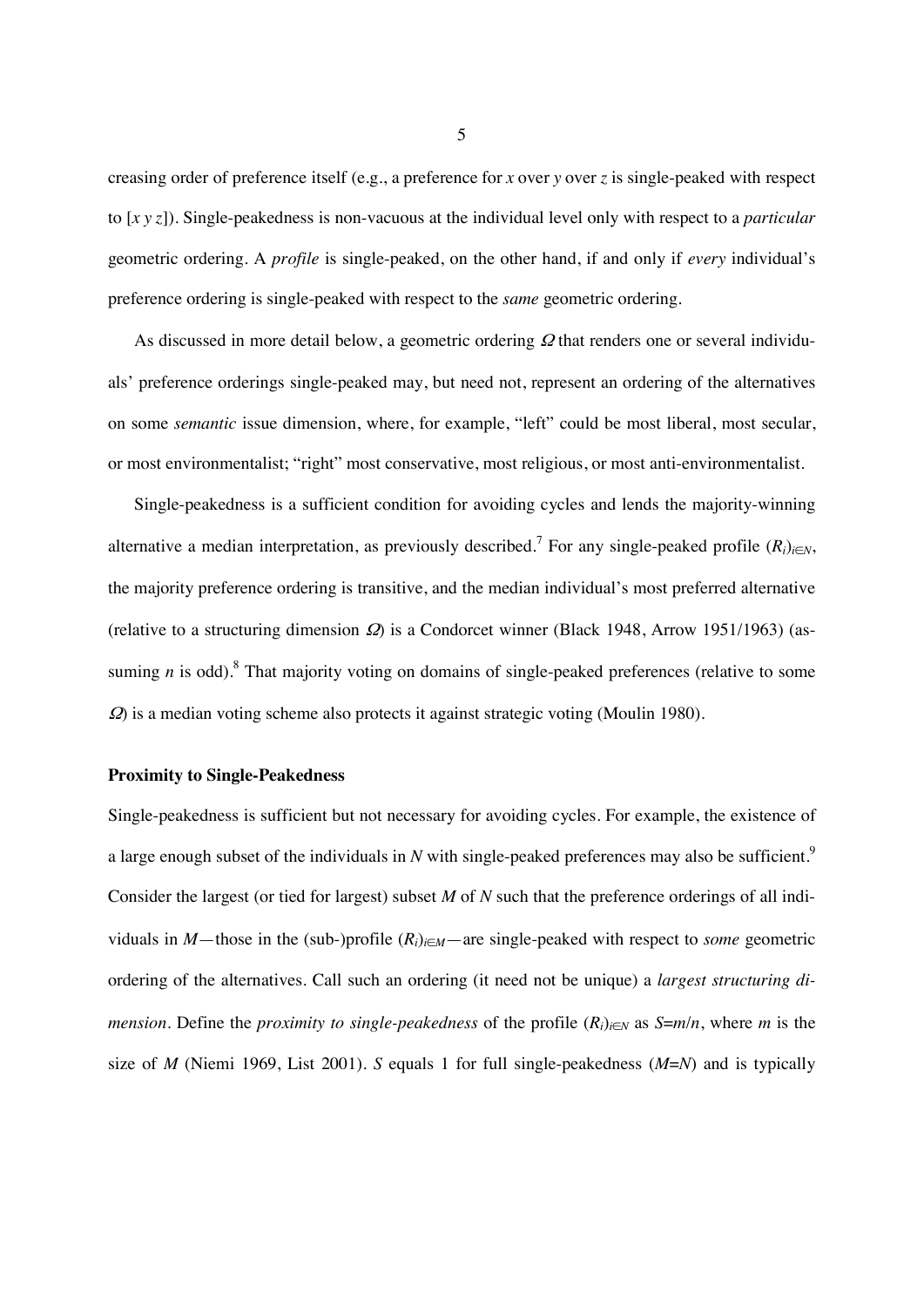bounded below by a value greater than 0. If all individual preferences are strict, the lower bound is  $2^{(k-1)}/k!$ , which equals 2/3 for  $k=3$ , 1/3 for  $k=4$ , 2/15 for  $k=5$ , and so on, in decreasing fashion.<sup>10</sup>

By Black's theorem, *S*=1 is sufficient for the existence of a Condorcet winner. But what about *S*<1? For any threshold  $\alpha$  (0< $\alpha$ <1), we can determine the conditional probability–call it *p*—that there exists a Condorcet winner, given  $S \rightarrow \alpha$  (a deviation from an impartial culture).<sup>11</sup> Analytical and computational results suggest that the higher the  $\alpha$ , the higher the *p* (Niemi 1969, Feld and Grofman 1986, Gehrlein 2004). To illustrate, we have randomly generated 1,000,000 profiles of preference orderings over *k*=3 alternatives for various *n*. An online Appendix reports the relative frequencies (estimating the probabilities) of the existence of a Condorcet winner for given ranges of *S* for  $n=101$ <sup>12</sup> We find that the higher the proximity to single-peakedness, the higher the probability.

## **DELIBERATION AND SINGLE-PEAKEDNESS**

Deliberation has been variously defined (see, e.g., Cohen 1989, Dryzek 1990, 2000, Fishkin 1991, Knight and Johnson 1994, Gutman and Thompson 1996, Bohman and Rehg 1997, Elster 1998). For present purposes, we define it moderately thinly, as discussion that is substantive, balanced, and civil (see also Fishkin and Luskin 2005).<sup>13</sup> It focuses on the policy or electoral alternatives and the reasons for preferring some over others; involves the airing of a broad range of perspectives, arguments, and positions; and takes place in an atmosphere of mutual respect. So defined, deliberation can be expected to have a variety of beneficial effects. Most relevantly for present purposes, it can be expected to induce learning and thinking and thus to produce more considered preferences (for evidence, see, e.g., Luskin, Fishkin, and Jowell 2002, Luskin and Fishkin 2002, Barabas 2004).

Our focal claim is that deliberation shapes preferences in ways that robustly protect against majority cycles. One common but naïve hypothesis is that it does so by creating perfect *substantive agreement*. Elster (1986, p. 112) describes this line of thought as follows: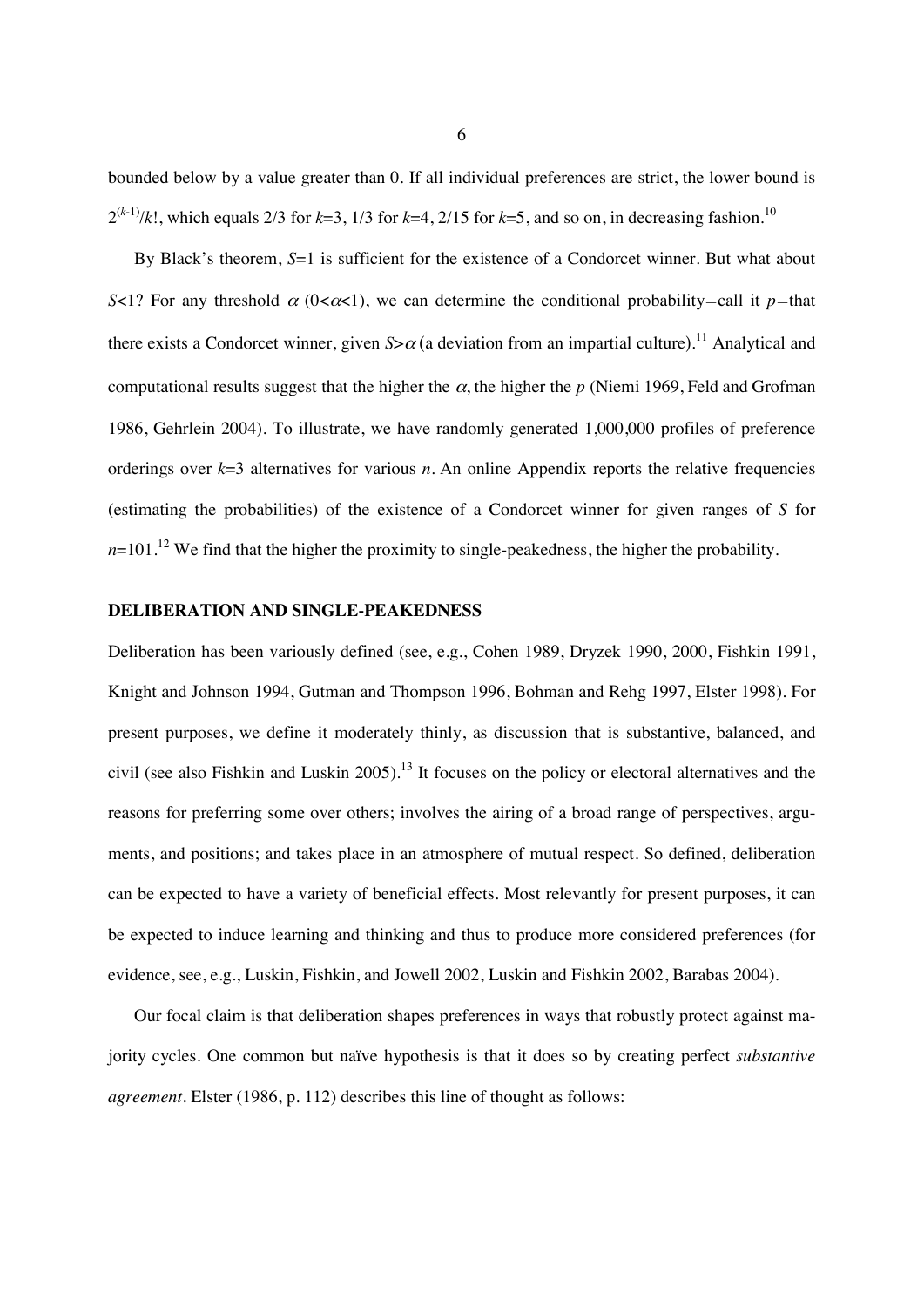"Rather than aggregating or filtering preferences, the political system should be set up with a view to changing them by public debate and confrontation. The input to the social choice mechanism would then not be the raw, quite possibly selfish or irrational, preferences …, but informed and other-regarding preferences … There would [then] not be any need for an aggregation mechanism, since a rational discussion would tend to produce unanimous preferences."

Unanimity, in populations of any size, is unattainable. A more realistic claim would be that deliberation increases substantive agreement. Past Deliberative Polls cast doubt on even this more modest claim (Luskin, Fishkin, and Jowell 2002), but in any case substantive agreement is unnecessary for avoiding majority cycles. As already noted, single-peakedness, which does not require substantive agreement, precludes cycles, and proximity to single-peakedness already makes them less probable. Deliberation, in turn, can be expected to increase proximity to single-peakedness (Miller 1992, Knight and Johnson 1994, Dryzek and List 2003). It may do so in either of two broad ways:

#### **Single-Peakedness through Meta-Agreement**

Deliberation may increase proximity to single-peakedness by increasing *meta-agreement* (List 2002), that is, agreement on a common semantic issue dimension (like liberal/conservative or secular /religious) in terms of which to conceptualize the choice at hand, as distinct from *substantive agreement* on what choice to make. This involves a three-step process. The first step is for the participants to focus on a common semantic issue dimension. The second is for them to place the alternatives in the same left-right order on it (thereby relating a geometric ordering like  $[x \, y \, z]$  to the semantic issue dimension).<sup>14</sup> The third step is for each individual to identify a most preferred alternative and to adopt a decreasing preference for other alternatives as they get more distant in either direction from it relative to that common left-right ordering. This process may but need not be conscious.

The process may occur through discussion, with individuals influencing one another. As the participants talk, learn, and think about the alternatives, they consider the reasons for or against them, out

7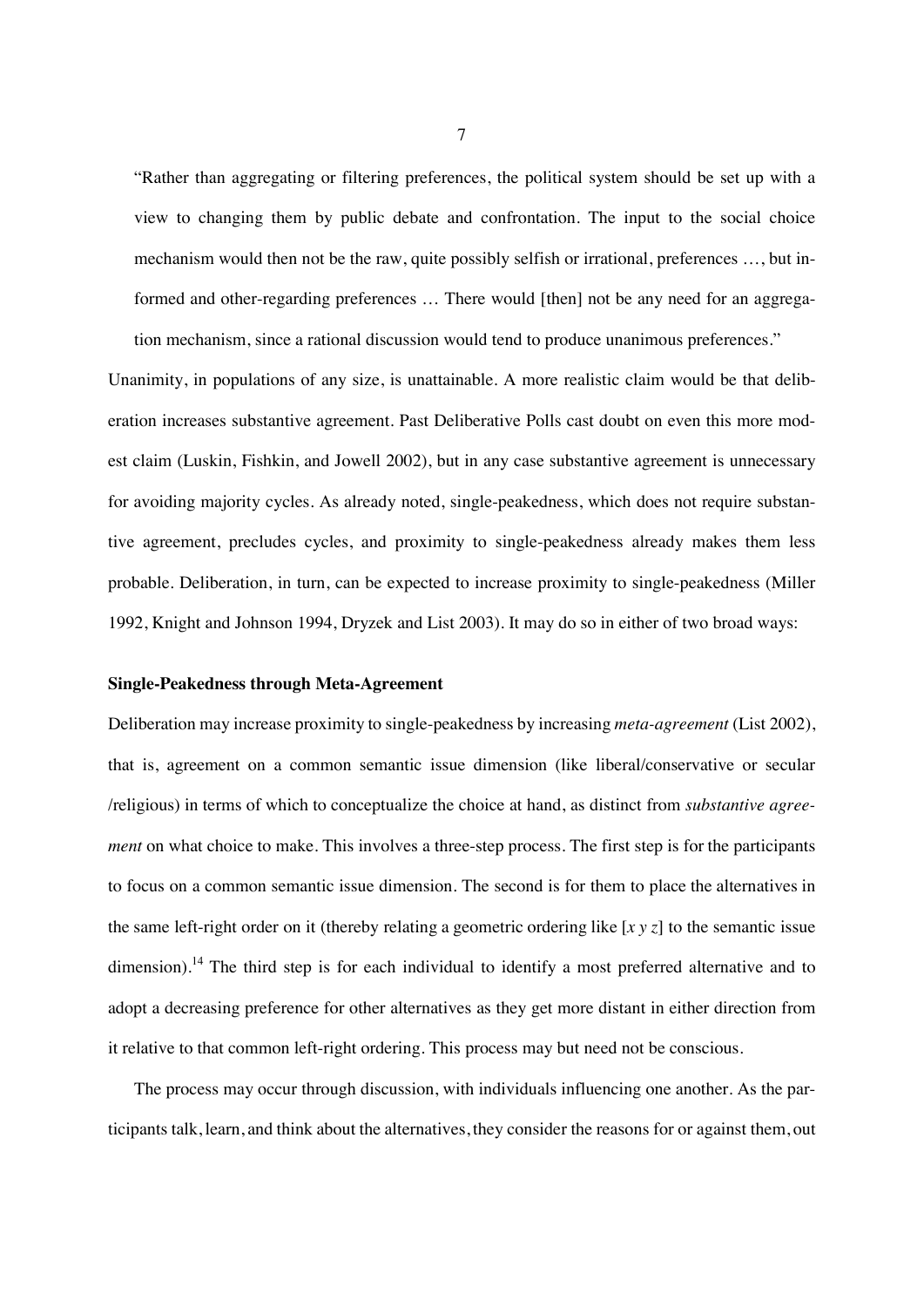of which a semantic issue dimension can be constructed. In deliberating about energy choices, for example, the participants may come to realize that some alternatives are cheap but dirty, others clean but expensive. To the extent that they focus on these attributes in evaluating the alternatives, they will have constructed a semantic issue dimension defined by the trade-off between cost and the environment. That is the first step. As the participants learn more about the attributes of specific alternatives, moreover, they can see how to place them in some geometric order corresponding to the semantic dimension they have constructed. They learn, for example, that coal is cheap but dirty, natural gas cleaner but more expensive, and wind power still cleaner but still more expensive. That is the second step. Then, as each participant considers the semantic issue dimension, the geometric placement of the alternatives on it, and his or her weighing of the underlying reasons, he or she may arrive at a most preferred alternative and rank other alternatives according to their distance in either direction from it. Someone who favors environmental over cost considerations may come to support wind power as a first choice, followed by natural gas and coal (assuming there are no other alternatives). That is the third step. The same three-step process can also occur through excogitation, any discussion aside, with individuals independently arriving at a similar conceptualization of the alternatives.

The semantic issue dimension and geometric ordering in this process may be more or less *natural*, in the sense that the reasons out of which the issue dimension is constructed may be more or less salient for the relevant population, and the geometric placement of the alternatives on it more or less obvious. The salience of given reasons and the obviousness of given placements, of course, will depend on the population in question. The three-step process we have described does not require the existence of any particularly natural issue dimension. All it requires is that some reasons become sufficiently focal to allow the construction of a common issue dimension. The resulting approach to single-peakedness, however, can be expected to be more pronounced to the extent that there is a natural issue dimension and geometric placement of the alternatives on it.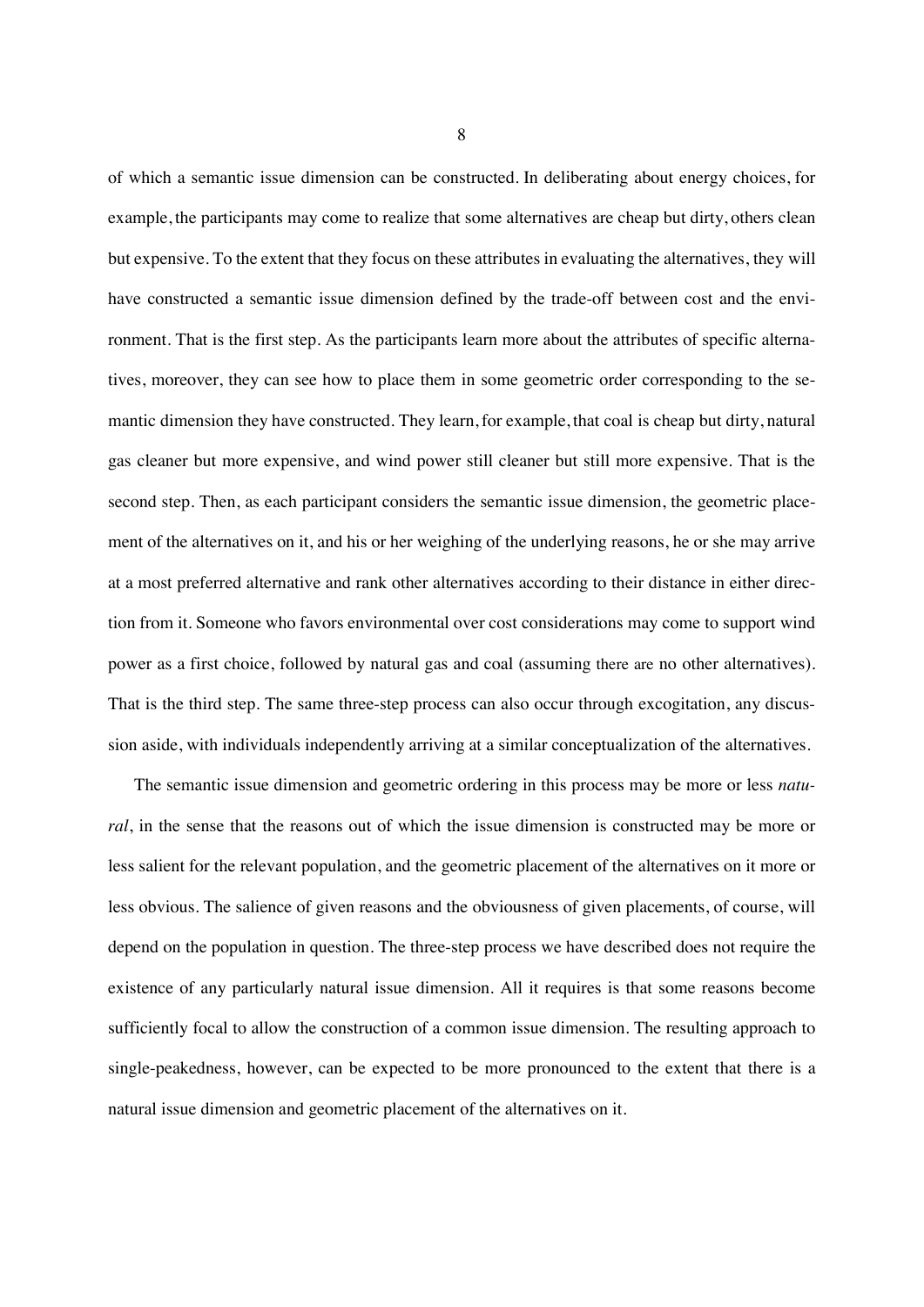#### **Single-Peakedness without Meta-Agreement**

Deliberation can also increase proximity to single-peakedness without increasing meta-agreement. A profile's single-peakedness is a matter of the aggregate coherence or patterning of preferences across individuals, not necessarily the cognitive organization of each individual's preference ordering. Individuals may simply adopt preference orderings they come to recognize as typical of political elites with whom they identify, and to the extent that elite preference profiles are close to singlepeaked (presumably due to meta-agreement at the elite level), the resulting public preference profiles will also be close to single-peaked. This second, cue-taking mechanism requires shallower learning and thought than the mechanism involved in meta-agreement.

## **HYPOTHESES**

We expect deliberation's effect on proximity to single-peakedness (*S*) to be nonlinear. Since *S* cannot exceed 1, while deliberation is presumably unbounded above,further increases from high-enough levels of deliberation should bring only small increases in the (correspondingly high) value of *S*. Thus we expect *S* to be an increasing, strictly concave function of deliberation, approaching 1 as deliberation increases. A testable implication is that deliberation's effect should vary with the salience of the issue. For highly salient issues, which have usually already received a good deal of casual deliberation in the participants' everyday environments, preference profiles should already be relatively close to single-peaked, and the effect of the more formal onsite deliberation should be small. It is for issues of low to moderate salience that we expect the onsite deliberation to make an appreciable difference.

As noted above, the effect should be greater to the extent that there is a natural issue dimension and geometric ordering of the alternatives for the participants to adopt (whatever they may have started with). The effect should also be mediated by the learning and thought deliberation induces. The greater the learning and thought, the greater the expected increase in proximity to single-

9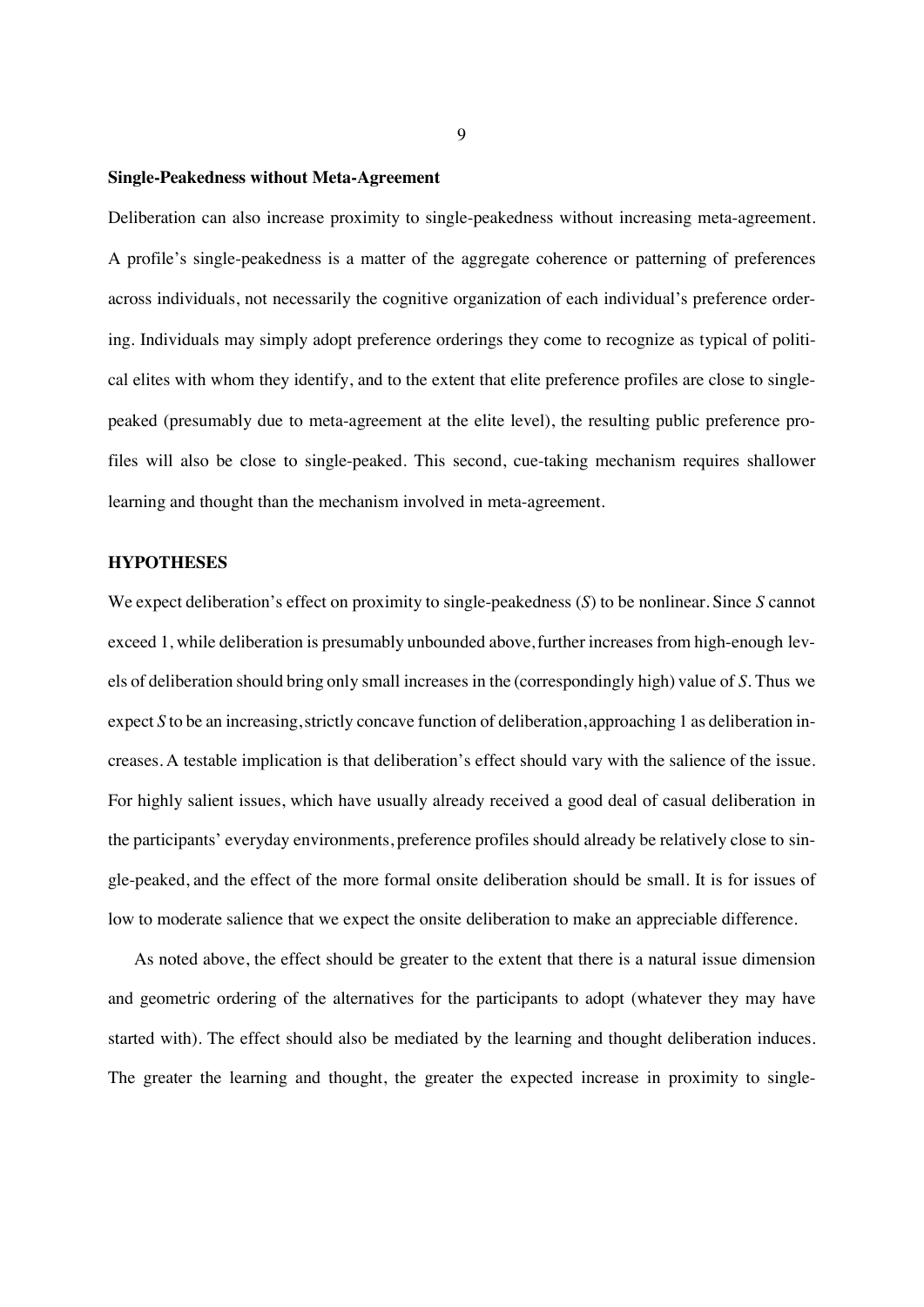peakedness. This hypothesis is normatively important. It suggests that deliberation's effect stems at least partly from meta-agreement produced by learning and thought, not just from cue-taking.

To sum up, then, our principal hypotheses are:

**H1**: Deliberation tends to increase proximity to single-peakedness, subject to the constraints in H2, H3, and H4.

**H2**: The rate of increase diminishes, eventually becoming negligible, at high enough levels of deliberation.

**H3**: The increase is greatest among those deliberating most "effectively," in the sense of learning and thinking the most.

**H4**: The increase is greater, *ceteris paribus*, to the extent that there is a natural issue dimension and geometric ordering of the alternatives.

We cannot test H2 directly, but a testable corollary is:

**H2**′: Deliberation's effect is smaller for higher- than for lower-salience issues.

It should also be noted that while we have no quantitative measure of the naturalness of issue dimensions or geometric orderings of the alternatives, some of the issue dimensions and orderings we encounter below do seem distinctly more natural than others, affording at least a rough test of H4.

#### **EMPIRICAL CASES**

We have already described the basic design of Deliberative Polls ("DPs"). Members of a random sample are interviewed, then invited to attend a weekend discussing the issues at a common site. Between the first interview and the weekend, they are sent carefully balanced briefing materials laying out arguments for and against policy alternatives. During the weekend, they alternate between discussions in randomly assigned small groups and plenary sessions in which they put questions generated by the small-group discussions to panels of experts or policy makers. The discussions are led by moderators trained to intervene as little and as neutrally as possible, steering the participants neither toward nor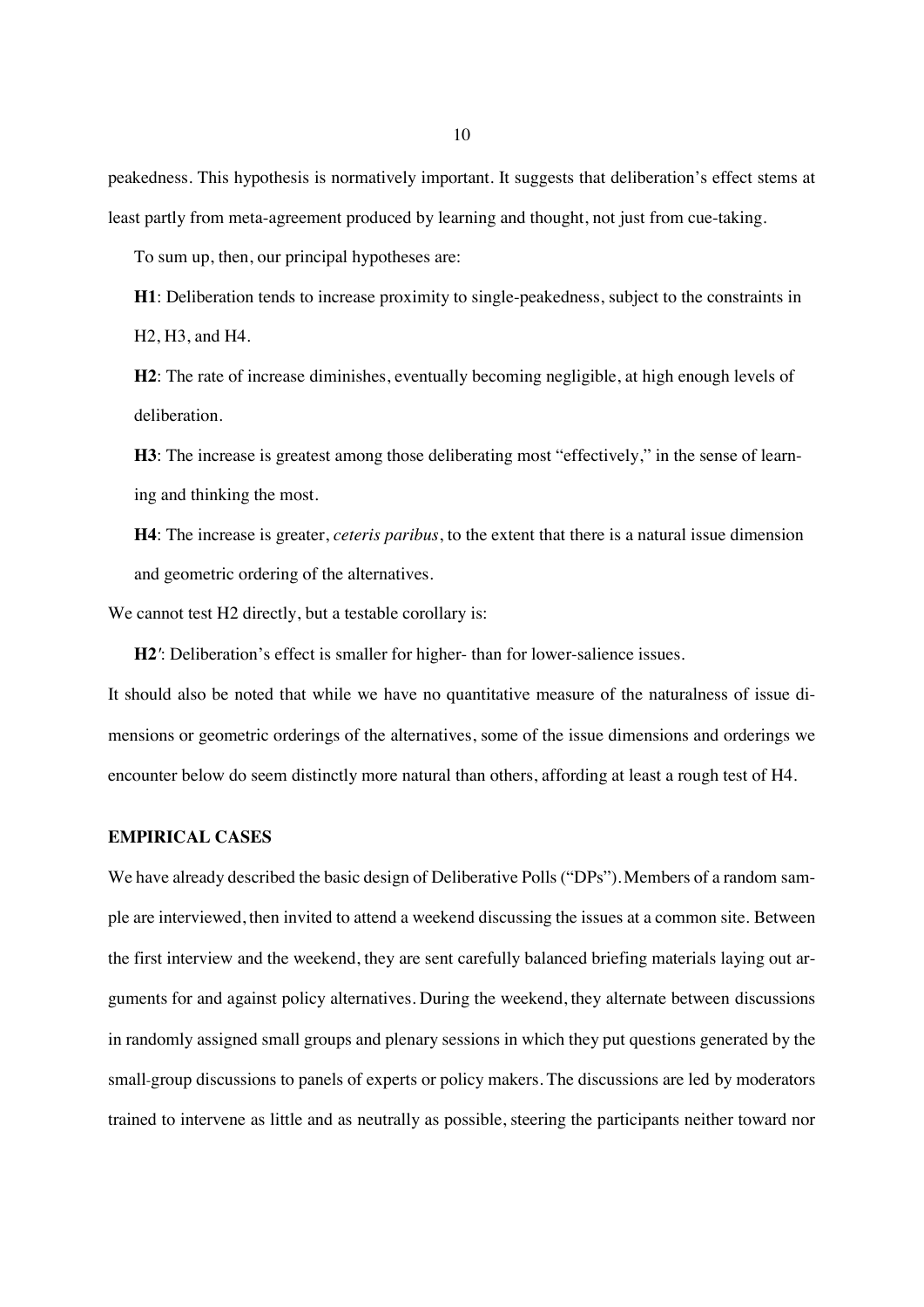away from particular alternatives, and neither toward nor away from consensus. They also try to ensure that no-one dominates, that everyone participates, and that all sides are considered. At the end, the participants answer the same questions as at the beginning. Some DPs also involve control groups.

The "treatment" is thus broadly deliberative, revolving around discussions—in the small groups; in the corridors and over meals, coffees, and drinks; in the dialogues with the plenary session panelists; and in casual exchanges with family, friends, and co-workers in the interval between the initial interview and the onsite proceedings. The discussions also entail and occasion much thinking and learning (as documented, at least with respect to learning, below).

## **Data and Alternatives**

Our data come from nine DPs, eliciting preference orderings over three or more alternatives on a total of thirteen issues.<sup>15</sup> The DPs, issues, and alternatives (numbered as in ensuing analyses) are:

- Six regional DPs commissioned by Texas electric utility companies (SWEPCO, CPL, WTU, Entergy, HL&P, SPS) sought orderings of four *policies for meeting electricity needs*: (1) conservation, (2) building new fossil fuel facilities, (3) building new wind or solar facilities, (4) buying electricity from elsewhere (SWEPCO, CPL); or (1) building new coal facilities, (2) building new wind or solar facilities, (3) conservation, (4) building new natural gas facilities (WTU); or (1) generating electricity using renewable technologies, (2) conservation, (3) building new fossil fuel facilities, (4) buying electricity from elsewhere (Entergy, HL&P, SPS).
- Three of these DPs (SWEPCO, CPL, WTU) also sought orderings of four or five broader *goals*: (1) minimizing cost; (2) maintaining environmental quality; (3) ensuring adequate present and future supply (WTU) / avoiding dependence on any one resource (SWEPCO) / creating jobs (CPL); (4) ensuring that everyone's basic electricity needs are met (WTU) / using renewable re-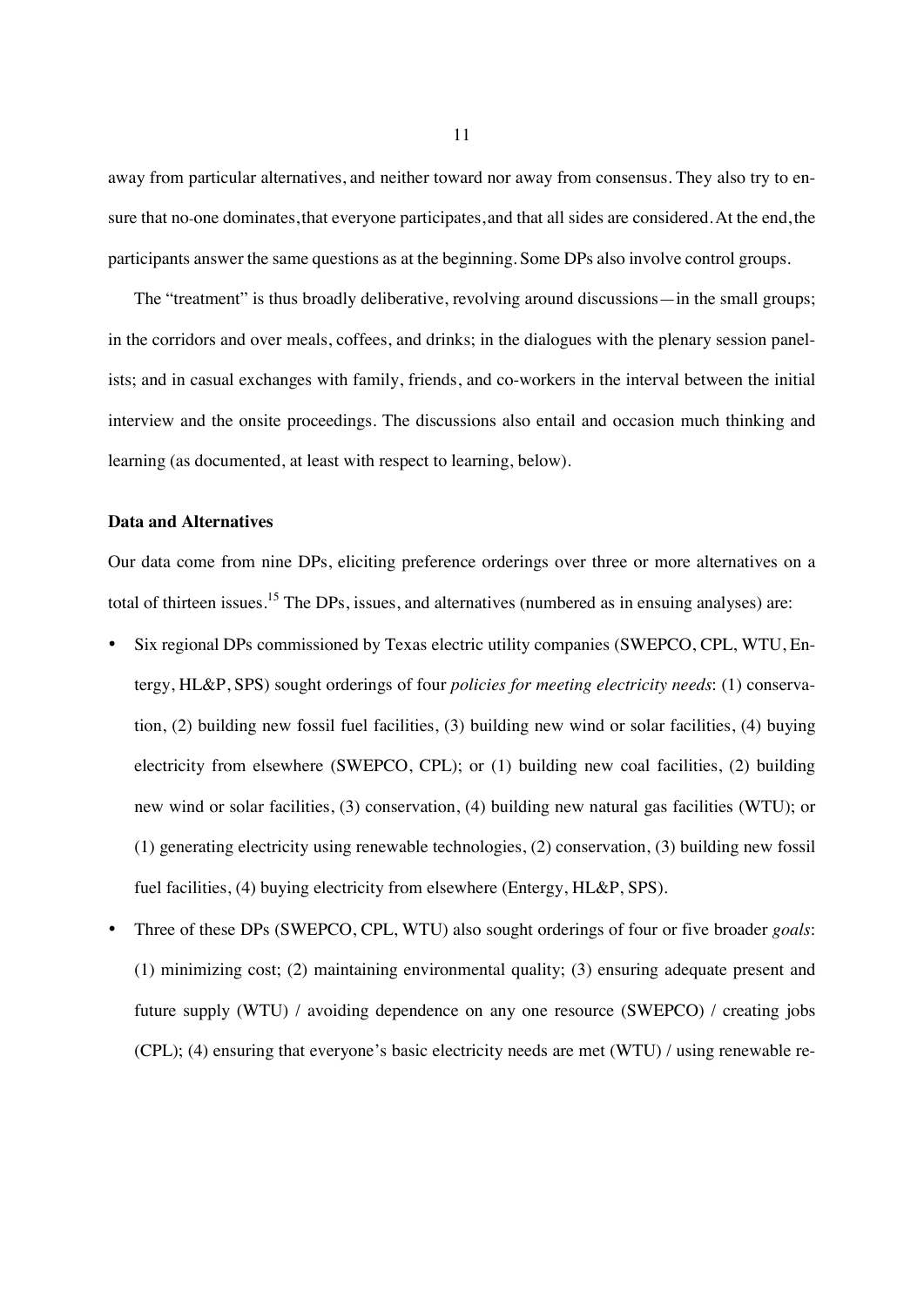sources (SWEPCO, CPL); and (5) minimizing outages (WTU) / maximizing flexibility to increase or reduce production quickly (SWEPCO).

- The Australian national DP on the 1999 referendum on making Australia a republic (Luskin et al. 2000) sought orderings of three *constitutional possibilities for the Australian head of state*: (1) a republic with a directly elected president, (2) a republic with a parliamentarily appointed president (the referendum proposal), and (3) the status quo, with the Queen as head of state.
- The 1996 British national DP on the future of the Monarchy sought orderings of three possible *changes to the British monarchy*: (1) a monarchy with a more ordinary royal family, (2) a republic with a head of state with the same duties as the Queen, and (3) a republic with a head of state with the combined duties of Queen and Prime Minister.
- The 2002 regional New Haven DP (Farrar et al. 2010) sought orderings of three possible policies for the *level of commercial passenger service at the New Haven regional airport*: (1) maintaining it as is; (2) expanding it, offering more flights to more places; and (3) ending it.
- The New Haven DP also sought orderings of four possible arrangements for *sharing propertytax revenues* across the towns of greater New Haven: (1) full local control, (2) voluntary agreements between towns, (3) state-provided incentives to share, and (4) state requirements to share.

## **Salience and Naturalness**

These issues differ both in salience (of the issue as a whole) and in the extent to which there is a natural geometric ordering of the alternatives. Consider first salience. Electric utility policies in Texas and revenue sharing in New Haven had received little public attention before the DP. The Monarchy in Britain, the airport in New Haven, and the Constitutional Referendum in Australia had received incomparably more. These latter three were highly salient. Since values and goals typically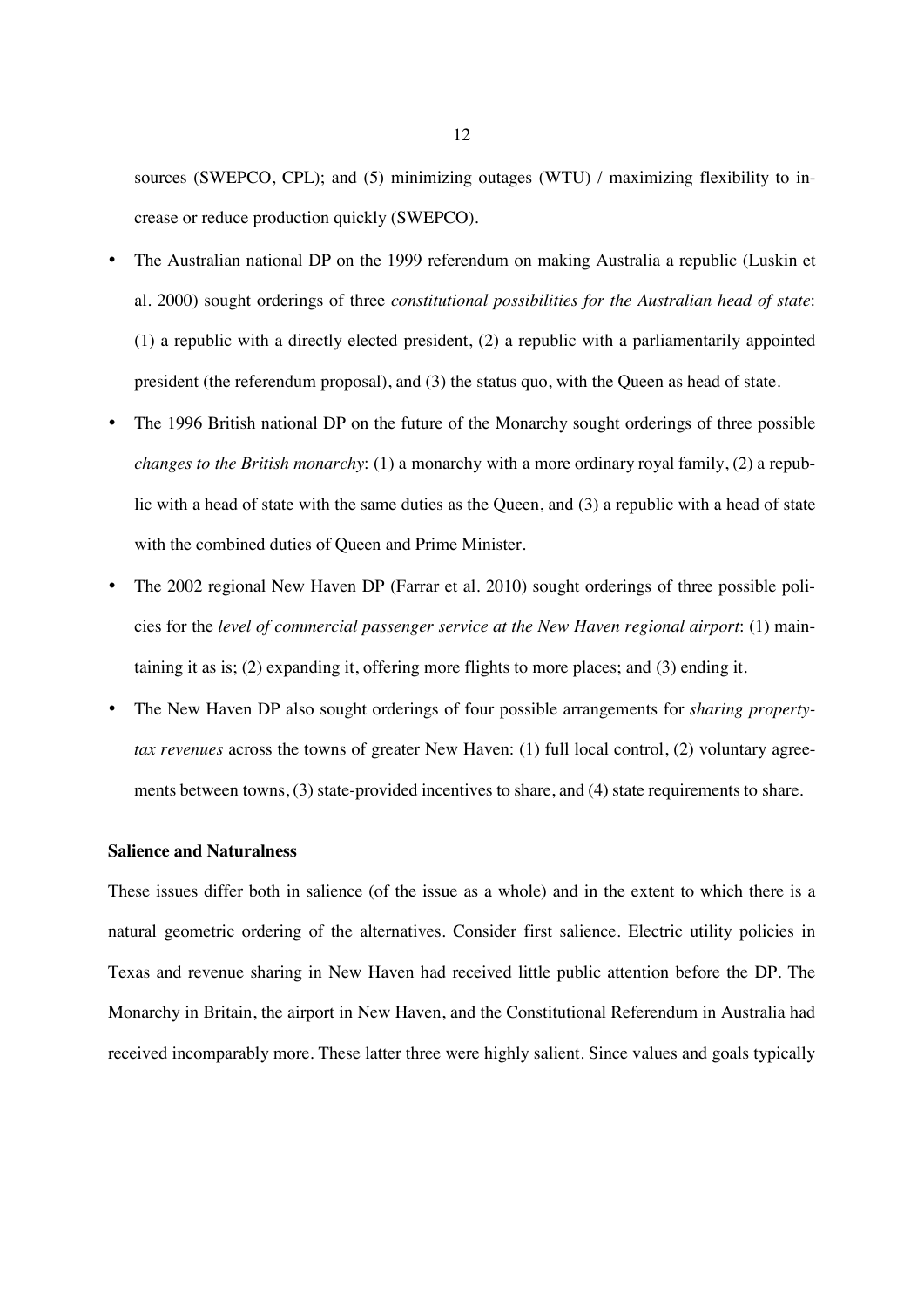receive some thought, the electric utility goals were presumably in between—more salient than the electric utility policies but less salient than the three high-salience issues.

Now consider the extent to which there is a natural ordering of the alternatives. This is not something that can readily be measured, but our sense is that the fairly explicit phrasing of the alternatives as matters of degree, rather than in merely categorical terms, gives the alternatives in each of the two New Haven cases a more natural ordering than those in any of the others. The airport alternatives can be obviously ordered from no commercial passenger service to increased service, with the status quo in-between; the revenue-sharing alternatives from no revenue-sharing (local control) to mandatory revenue-sharing, with voluntary sharing and incentivized sharing in-between. Plausibly, the electric utility policy alternatives can be ordered on some environmental-to-economic benefits dimension. By contrast, the electric utility *goals*—explicitly including not only minimizing cost and maintaining environmental quality but such other alternatives as diversifying the energy resource portfolio, avoiding outages, meeting everyone's basic electricity needs, creating jobs, and being able to cope with short-term spikes or plummets in demand—seem less naturally orderable on any one dimension. The same is true of the alternatives in the Australian and British cases, each including two very different departures from the status quo. To be sure, these assessments are rough and relative. The alternatives for the two New Haven cases can also be ordered on dimensions other than the level of commercial passenger service or the compulsoriness of revenue-sharing, and there could be circumstances in which other cases admit a more natural ordering, for instance, in Australia, in terms of the degree to which citizens can participate directly in choosing the head of state.

## **ANALYSIS**

Table 1 describes the preferences on these issues before and after deliberation. The first seven rows contain the low-salience cases (electric utility policies in Texas and revenue sharing in New Haven), the next three contain the moderate-salience cases (electric utility goals in Texas), and the last three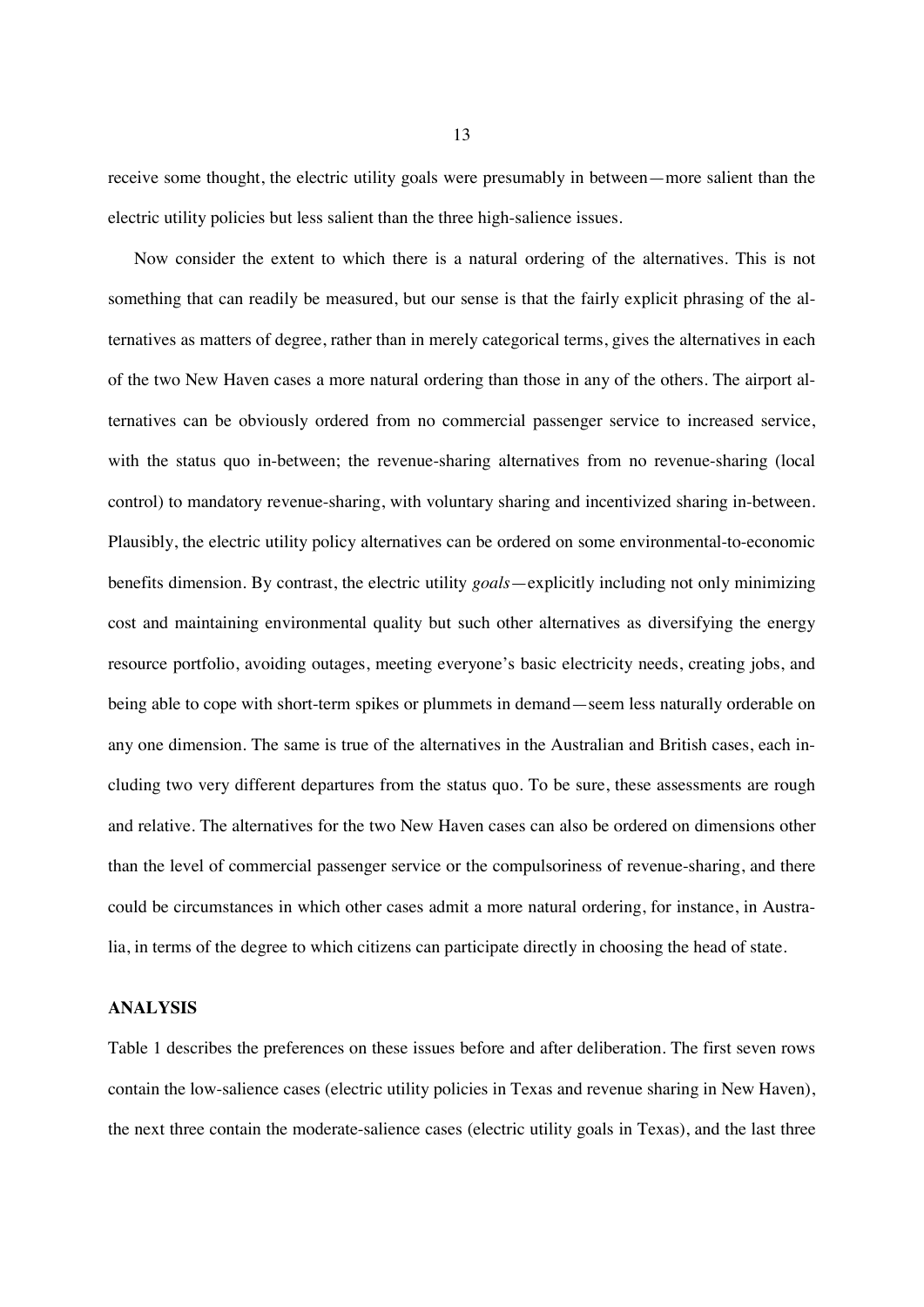contain the high-salience cases (the Australian referendum, the British monarchy, and the New Haven airport). The columns give the number of individuals in the sample (*n*), the number of alternatives  $(k)$ , the largest structuring dimension  $(D)$ , the Condorcet winner  $(C)$ , and the proximity to single-peakedness (*S*) at both T1 (before deliberation) and T2 (after deliberation).<sup>16</sup> The subscripts "1" and "2" distinguish the T1 and T2 values. A final column gives the change in proximity to singlepeakedness from T1 to T2  $(S_2 - S_1)$ .

Statistical inference in this context (to what we should see if the whole population received the DP treatment) is difficult. The definition of *S*, the proportion of individuals with single-peaked preferences on the largest structuring dimension, depends on the identity of that dimension. Thus neither  $S_1$  nor  $S_2$  has a known sampling distribution. As a rough guide, however, we may estimate the standard errors conditional on the obtained structuring dimensions. The difference  $S_2-S_1$  presents an additional difficulty, since the obtained structuring dimension may change from T1 to T2. For  $S_2$ – *S*1, therefore, we present worst-case estimates of the standard errors, on the assumption of zero covariance between  $S_1$  and  $S_2$ <sup>17</sup> Table 1 presents these estimated standard errors in parentheses.

#### (Table 1 about here)

Consistent with earlier results on non-ranking attitudinal and choice variables (in, e.g., Luskin, Fishkin, and Jowell 2002, Fishkin and Luskin 1999, and Luskin, Fishkin, and Hahn 2007), deliberation seems to induce considerable preference change.The Condorcet winner changes in eight of the thirteen cases, as does the largest structuring dimension (in not quite the same eight).<sup>18</sup> But our concern here is with proximity to single-peakedness, reported in the rightmost three columns.

#### **Proximity to Single-Peakedness**

A first point is that the proximity to single-peakedness at T1 is largely consistent with our sorting of the issues by salience. The mean  $S_1$  is 0.751 among the three high-salience cases, but only 0.486 among the seven low-salience cases. True, it is still lower, at 0.308, among the three moderate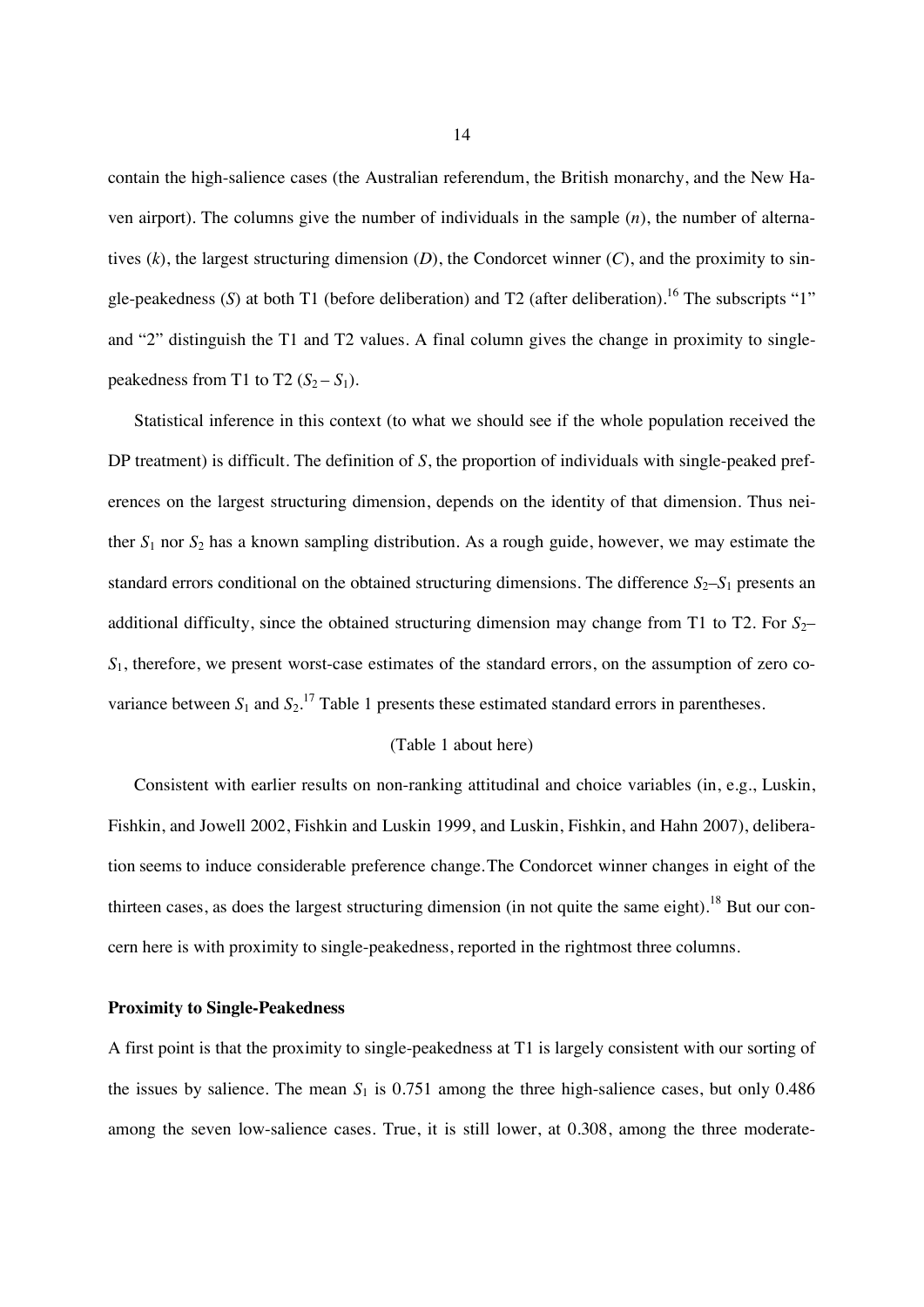salience cases (all electric utility goals), but two of these have more alternatives and thus a lower minimum *S*. In addition, the electric utility goals arguably afford less of a natural left-right ordering of the alternatives than the electric utility policies, not to mention New Haven revenue-sharing.

But could the high-salience cases have the highest mean  $S_1$  simply because they have only  $k=3$ alternatives? Recall that *S*'s lower bound, given strict preferences, is highest for *k*=3.19 A rough way of addressing this possibility is to calculate how far *S* exceeds its minimum as a fraction of how far it could do so. Call this adjusted index  $S' = (S-S_{min})/(1-S_{min})$ , where  $S_{min}$  is the lower bound. *S'* ranges from 0 (when *S*=*Smin*) to 1 (when *S*=1). The adjustment is only rough because the formula for *Smin* assumes strict preferences. As many respondents are indifferent between given pairs of alternatives, *S* is occasionally lower than *Smin*. For what it is worth, however, this adjustment leaves the three high-salience cases displaying the highest  $T1$  proximity to single-peakedness. The mean  $S_1$ ' is  $0.268$ ,  $0.138$ , and  $0.229$  for the low-, medium-, and high-salience cases.<sup>20</sup>

More importantly, Table 1 supports H1, H2′, and H4. (We consider H3 below.) Regarding H1, the mean increase across all thirteen rows is 0.101. If normally distributed, the observed  $S_2 - S_1$ would be statistically significant by conventional standards (by a two-tailed test at the 0.05 level against the null-hypothesis value of 0) for nine of the thirteen cases.

Regarding H2′, the increase is confined to the ten low- and moderate-salience cases, for which the mean increase is 0.134. The mean increase is also larger for the low-salience cases (0.141) than for the moderate-salience cases (0.116). For the three high-salience cases, the mean increase is -0.006. Two of the latter actually show *decreases*. Again, the observed  $S_2-S_1$ , if normally distributed, would be statistically significant for every low- to moderate-salience issue except electric utility policies in the Entergy DP and statistically insignificant for all three high-salience issues. Here too, this pattern could be an artefact of differences in the number of alternatives. In the low-salience cases, coincidentally involving more alternatives, *S* could simply have more room to increase. But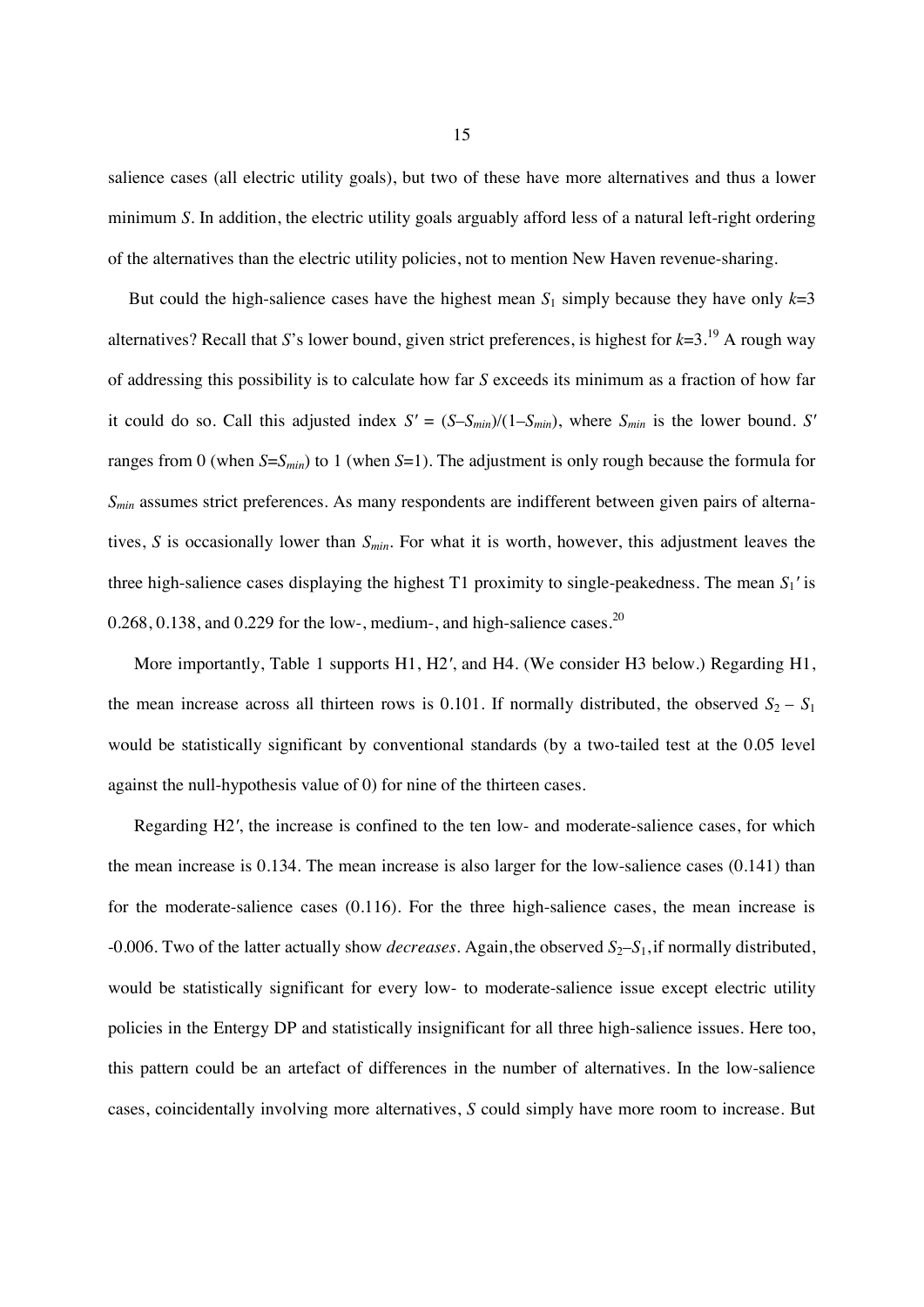*S'* shows mean increases of  $-0.014$  for the high-salience cases,<sup>21</sup> 0.149 for the moderate-salience cases, and 0.212 for the low-salience cases—still consistent with H2′. So at least on issues that are not extremely salient, deliberation does seem to increase proximity to single-peakedness.

Regarding H4, the increase is greatest, among both low-to-medium and high-salience cases, for the one case in each set that has a relatively natural left-right ordering of the alternatives (the New Haven revenue-sharing and airport cases, respectively). It is worth noting, however, that at least for low-to-moderate salience cases the presence of a relatively natural ordering of the alternatives is not necessary for a major increase in proximity to single-peakedness. Seven of the other eight low-tomoderate salience cases also show an appreciable increase. This supports our earlier claim that shared issue dimensions can be *constructed* (when there is no relatively natural ordering of the alternatives), as well as *discovered* (when there is).

## **Proximity to Single-Peakedness and Substantive Agreement**

Perfect substantive agreement (unanimity) implies single-peakedness, and high substantive agreement may be expected to produce high proximity to single-peakedness. Could the story of our results be simply that deliberation is producing increased substantive agreement, with increased proximity to single-peakedness as a byproduct? That is what Shapiro (2005), for instance, would suppose. But proximity to single-peakedness, as noted, need not rest on substantive agreement.

To examine this question, we adopt the inverse of the Laakso-Taagepera index of fragmentation (Laakso and Taagepera 1979, Taagepera and Grofman 1981) as a simple measure of substantive agreement. We focus on each individual's most preferred alternative. Writing  $n_i$  for the number of individuals most preferring the  $j^{\text{th}}$  alternative (where  $j = 1, 2, ..., k$ ), the index of substantive agreement is  $A = (n_1/n)^2 + (n_2/n)^2 + ... + (n_k/n)^2$ .  $A = 1$  when all individuals have the same most preferred alternative (perfect substantive agreement), and  $A = 1/k$  when equal numbers of individuals most prefer each of the *k* alternatives (maximum substantive disagreement).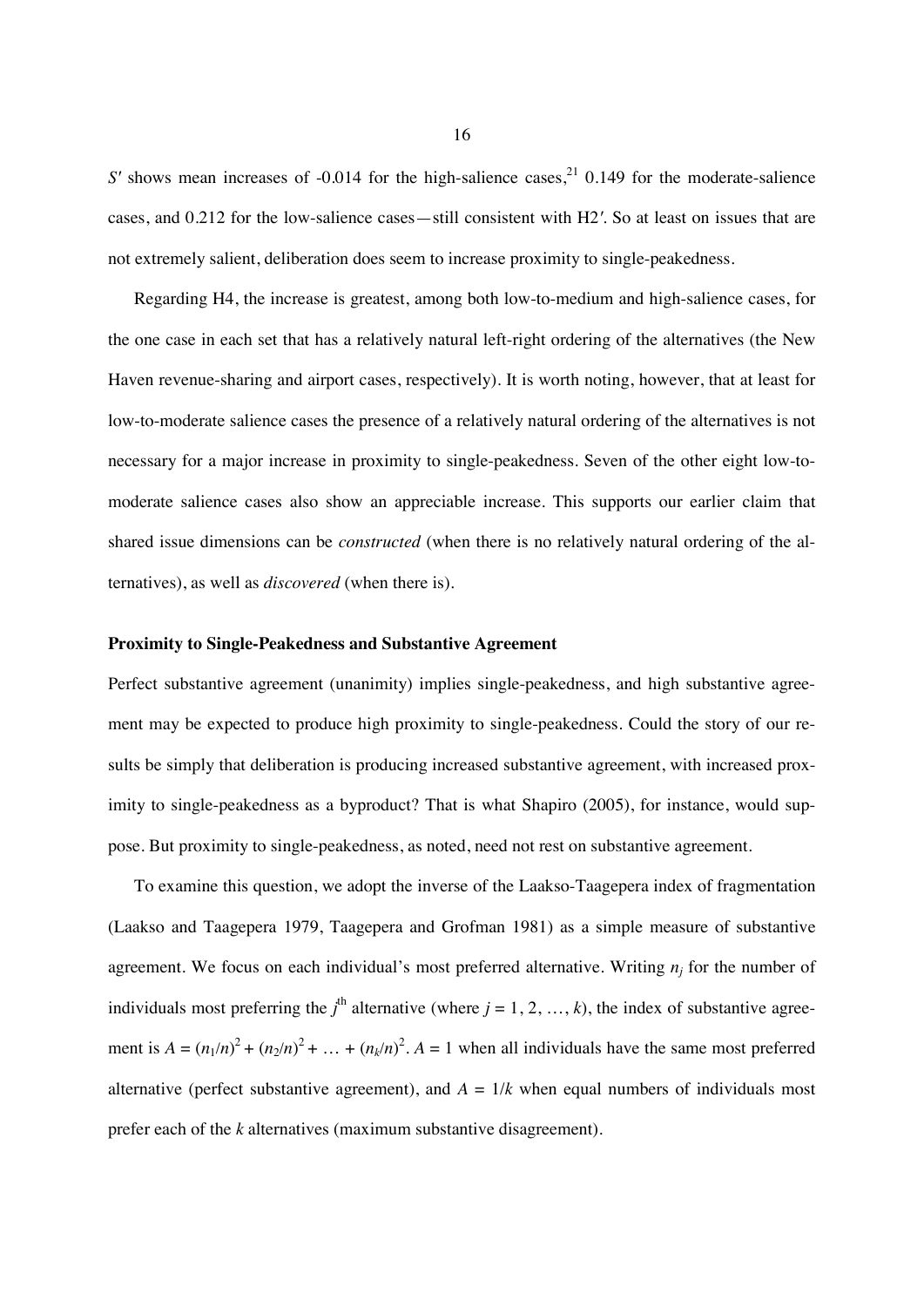## (Table 2 about here)

Table 2A reports the raw frequencies  $(n_1, n_2, ..., n_k)$  of the most preferred alternatives, the index of substantive agreement,  $A_1$  and  $A_2$ , at T1 and T2, and the change  $A_2 - A_1$ . It is clear from these results that the observed increases in proximity to single-peakedness are not just a by-product of increased substantive agreement. Indeed, substantive agreement does not generally increase. It increases in only four of the thirteen cases, and the average "increase" (actually a decrease) is  $-0.046<sup>22</sup>$  Furthermore, the changes in substantive agreement are only modestly—and negatively associated with the changes in proximity to single-peakedness. The Pearsonian correlation between the two across the thirteen cases is -0.308. At least on these particular issues, increased proximity to single-peakedness tends to be associated with *decreased* substantive agreement; the more those deliberating come to disagree, the more they come to agree about what they are disagreeing about.

#### **Learning and Thinking**

So far, we have established support for H1, H2′, and H4. But the "how" of deliberation's effect is important. The participants could simply have been taking cues, adopting ready-made preference orderings held by political elites. If that were all they did (as suggested by Aldred 2004), the deliberation behind the increased proximity to single-peakedness would have been quite shallow.

This leads us to consider the mediating effect of learning and thinking about the issues. By "learning" we mean the T1-T2 increase in relevant knowledge—knowledge not just of facts but of arguments for and against the alternatives and of other people's circumstances, beliefs, goals, and capacities, among other things. Of course, knowledge in all this variety is difficult to measure. So is "thinking." Operationally, therefore, we focus on factual knowledge, which is more readily measurable (as the proportion of factual questions answered correctly), is important in its own right, and can serve as a proxy for other sorts of knowledge and thought. Knowledge is positively correlated with the cognitive organization resulting from thought (Neuman 1981, Luskin 1987, Price 1999);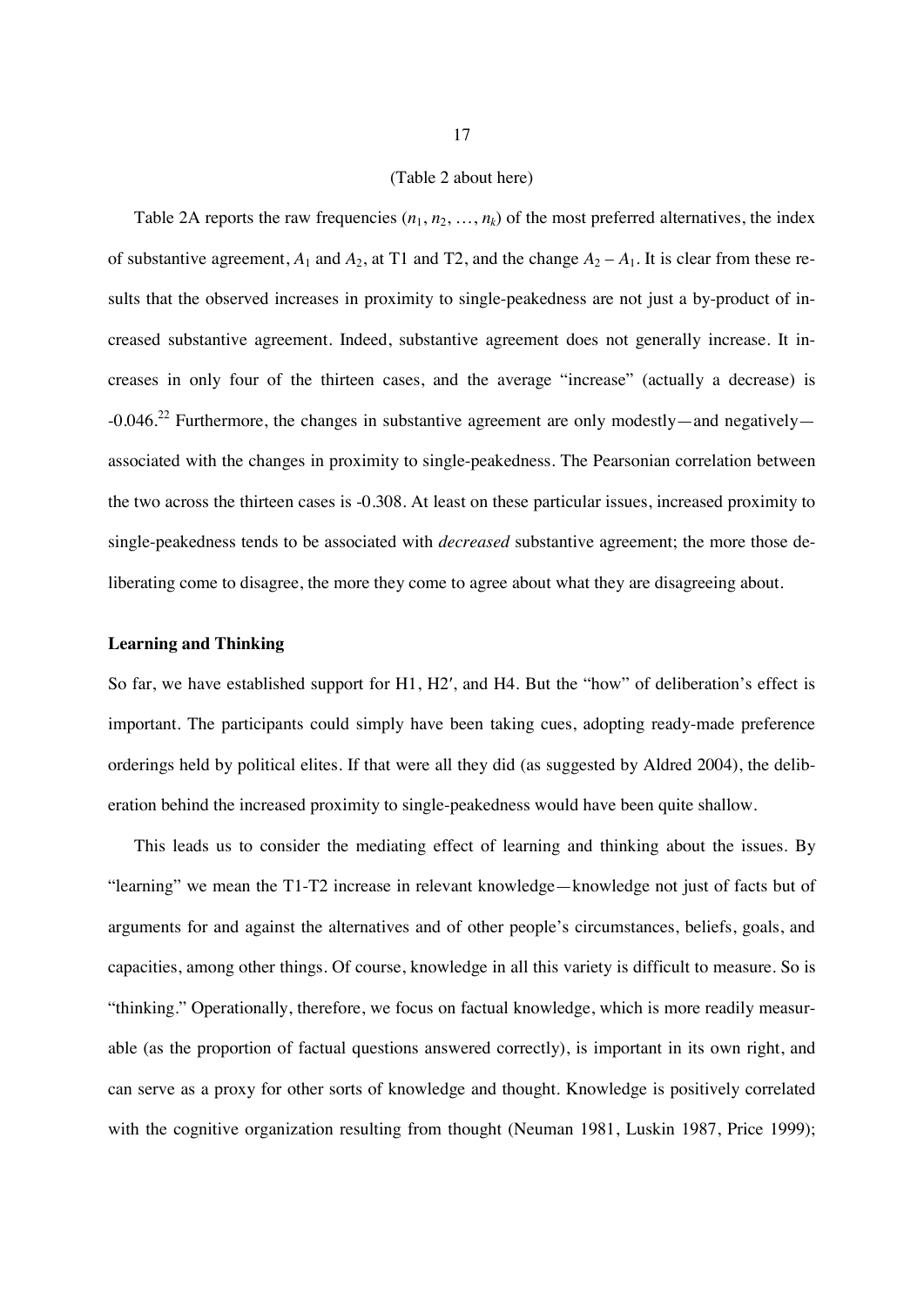knowledge of any one topic in a given domain is positively correlated with knowledge of other topics in the same domain (if for no other reason than that they are all affected by cognitive ability, controlling for interest; see, e.g., Brody 1997); and different sorts of knowledge are positively correlated (as in, e.g., Schneider, Rittle-Johnson, and Star  $2011$ ).<sup>23</sup>

For ten of our thirteen cases (all but the three based on the Entergy, HL&P, and SPS DPs), the questionnaires afford enough factual knowledge items to construct a usable index. Both New Haven indices include four general New Haven items, plus two specific to the topic (the airport or revenue sharing). The Australian referendum index includes four general Australian politics items, plus eight specific to the referendum. The SWEPCO index is confined to the five knowledge items shared with the CPL and WTU questionnaires. The indices range from 0 (no items answered correctly) to 1 (all answered correctly). The online Appendix describes the ingredients.

Table 2B reports the mean T1 and T2 knowledge and mean T1-T2 knowledge gains. The table contains only seven rows because three of the electric utility DPs provide six of our original cases. The first three rows (CPL, WTU, SWEPCO) are a mix of low-salience (for policies) and moderatesalience (for goals), the fourth (New Haven revenue sharing) is low-salience, and the last three (the New Haven airport, the Australian referendum, and the British Monarchy) are high-salience. In every case, the participants learned a great deal. The knowledge gains are a first indication that more is going on than mere cue-taking. The mean increase, across all rows, is a sizable 0.218, akin to the mean score on an exam's increasing by 22 points on the familiar 0 to 100 scale.

Note that Table 2B lends further support to our characterizations of salience. While comparisons of different knowledge indices must be taken with some caution, resting as they do on an implicit assumption of equal average difficulty, the pattern is clear. The mean *T1 knowledge* is highest in the high-salience cases (averaging 0.524) and lowest in the low-salience case (0.362 for New Haven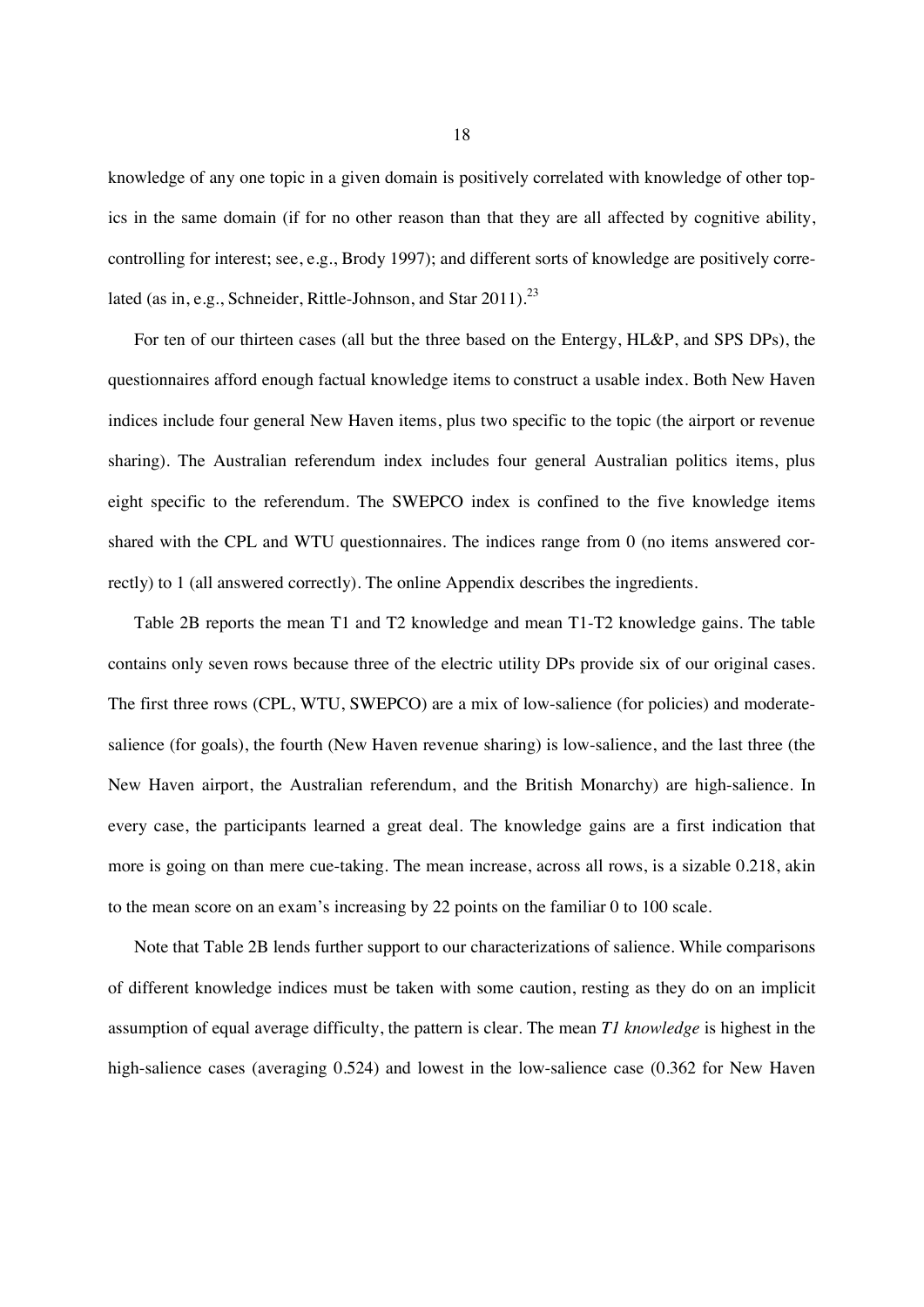revenue sharing). The mean *knowledge gain* is lowest in the high-salience cases (averaging "only" 0.191) and highest in the low-salience case (0.245 for New Haven revenue sharing).

The next step is to show that the previously observed increases in proximity to singlepeakedness are at least partly learning-driven. Since proximity to single-peakedness is intrinsically aggregate, our strategy is to partition the sample into low- and high-learning subsamples and then to perform the same analysis as above separately within each. In practice, this means dividing the sample by observed T2 knowledge, which can be shown, under a broad range of plausible conditions, to be more highly correlated with actual knowledge gain than is observed knowledge gain (T2 observed knowledge minus T1 observed knowledge).<sup>24</sup> Participants who emerge knowing a lot at T2 have typically learned a lot—either observably, if they scored low on knowledge at T1, or unobservably, if they scored high on knowledge at T1 and thus could show little gain. The threshold dividing "high" from "low" knowledge is always drawn so as to divide the sample as equally as possible.25 Table 2B gives the details. We expect the gain in proximity to single-peakedness to be greater in the high T2 knowledge subsample, in accordance with H3. The results, in Table 3A, support this hypothesis in spades. Even in the low T2 knowledge subsample, proximity to singlepeakedness generally increased. In the high T2 knowledge subsample, it always increased. In every case, moreover, the increase is greater for the high T2 knowledge subsample than for the low T2 knowledge subsample. The mean increase is 0.147 for the former, but only 0.052 for the latter.<sup>26</sup>

# (Table 3 about here)

Here, too, salience is an important conditioning factor. For the high T2 knowledge subsample, the mean increase is 0.209 in the low-salience cases (electric utility policies and New Haven revenue sharing), 0.130 in the moderate-salience cases (electric utility goals), and 0.081 in the highsalience cases (the New Haven airport, the Australian referendum, and the British Monarchy). For the low T2 knowledge subsample, the mean increases are similarly consistent with the sorting by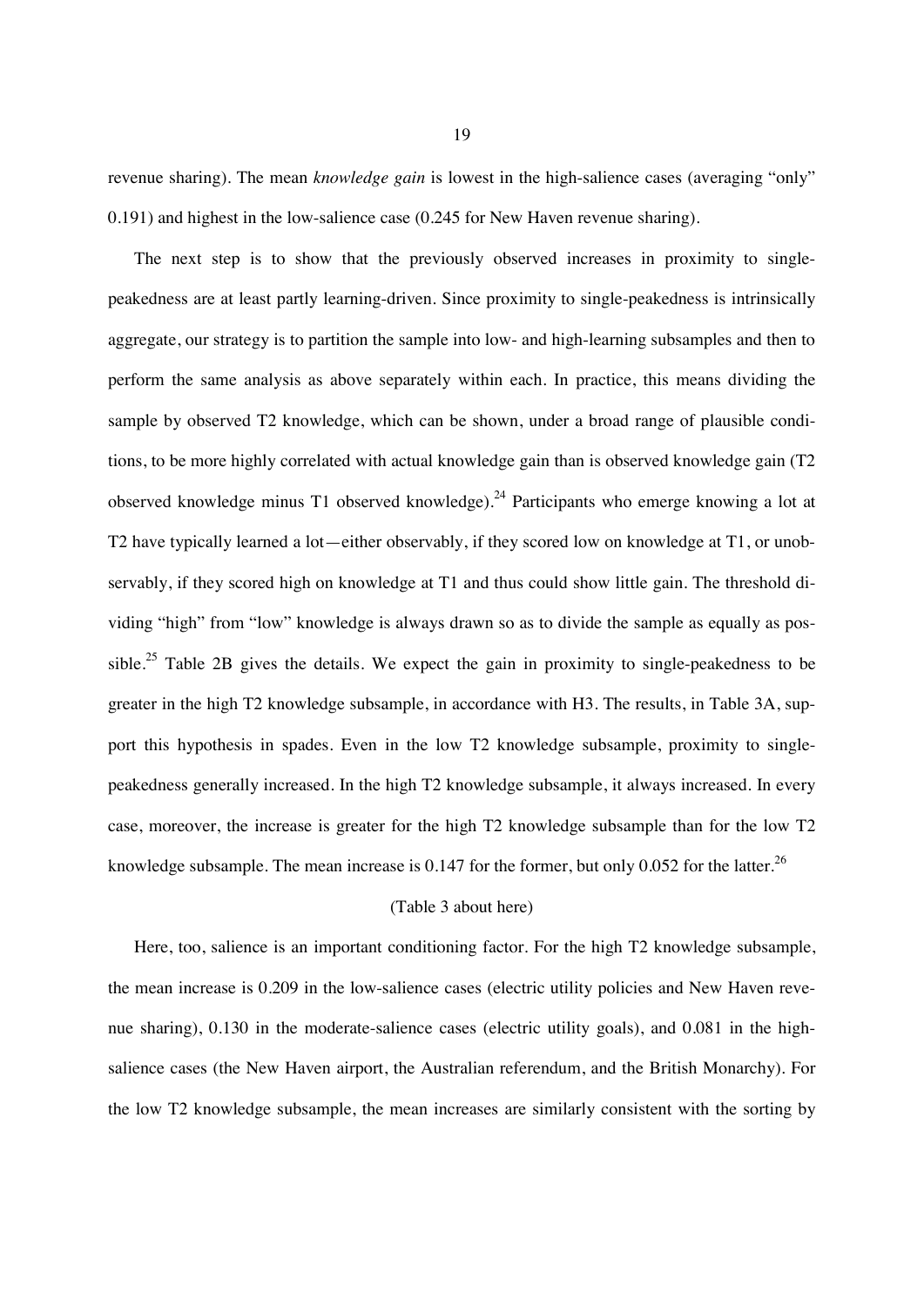salience: 0.133 in the low-salience cases, 0.103 in the moderate-salience cases, and -0.106 (not merely smaller but negative, a *decrease*) in the high-salience cases.

This breakdown sheds further light on the failure of overall proximity to single-peakedness to increase in the three high-salience cases. It *does* increase for the high T2 knowledge participants (those who emerge knowing relatively much). There is no overall increase because it *decreases* for the low T2 knowledge participants (those who emerge knowing relatively little). We are unsure of the reason in the British monarchy case, but in the other two high-salience cases, a major reason seems to be that, at least for the low T2 knowledge participants, the largest structuring dimension changes, as Table 3B shows. Recall that *S* registers only the proportion whose preferences are single-peaked with respect to the largest structuring dimension. If many low T2 knowledge participants continue to hold preferences that are single-peaked with respect to the *old* largest structuring dimension, the T2 proportion whose preferences are single-peaked with respect to the *new* one can easily be lower than the T1 proportion whose preferences were single-peaked with respect to the old one—in which event  $S_2$  will be lower than  $S_1$ . This is in fact exactly what happened in the cases of the New Haven airport and the Australian referendum (as detailed in the online Appendix).

#### **DISCUSSION**

We have argued that deliberation increases proximity to single-peakedness—at least on low- to moderate-salience issues, where there has not been too much prior deliberation and where proximity to single-peakedness is not already high. We have also argued that deliberation's effect should be greatest among those who are learning and thinking the most, suggesting that it is not just a matter of thoughtless cue-taking. Our analysis, based on Deliberative Polling data, supports these claims.

Controlling for salience, the increases in proximity to single-peakedness are greatest for the issues that have a relatively natural left-right ordering of the alternatives. Where there is a relatively natural ordering, deliberation appears to help people see that. But the increases are appreciable even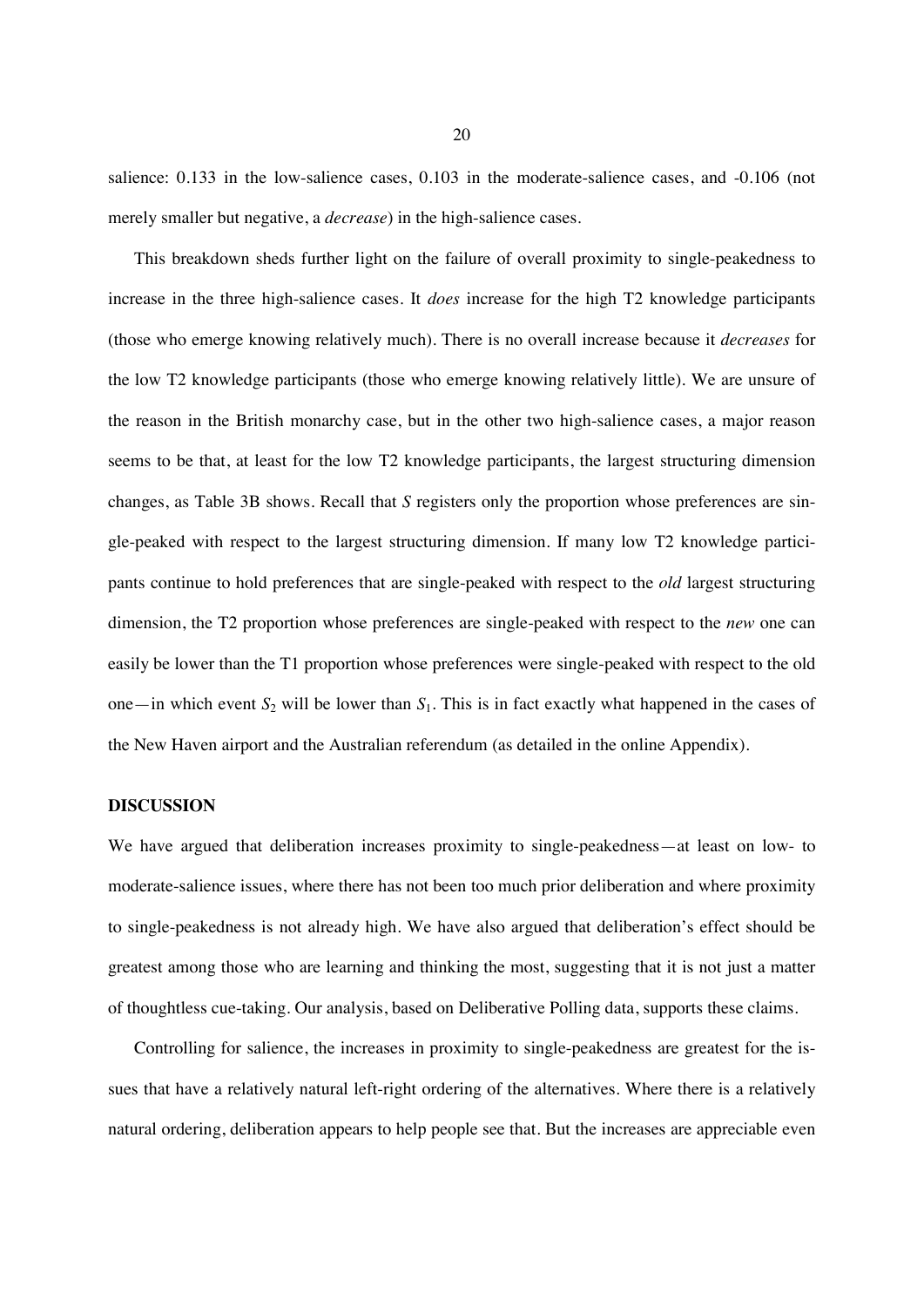for the issues that do not have one. In those cases, deliberation appears to help people construct a shared ordering.

Our analyses bear some third-cousin-ish relationship to those based on factor-analytic and covariance-structure models of responses to non-ranking policy attitude items (as, e.g., in Judd and Milburn 1980, Jackson 1983, Peffley and Hurwitz 1993). The dimensionality and fit do not directly reflect attitude organization inside the minds of individual respondents (Luskin 1987, 2002) but do register the degree of aggregate patterning of opinion. The fewer the dimensions and the better the fit, the greater the patterning. Stratifying these analyses by variables like knowledge generally produces results akin to ours: the number of dimensions decreases and the fit increases as knowledge increases (Stimson 1975, Delli Carpini and Keeter 1996). That said, the specific form of patterning we examine here—the proximity to single-peakedness of preference profiles—is distinctive, not only in conceptual detail but in social-choice-theoretic significance.

A skeptic may wonder how much of the increase in proximity to single-peakedness is due to the actual deliberation (and consequent thought and learning) between the initial interview and the postevent questionnaire. But an experiment enfolded in the New Haven DP provides reassurance on this score. Half the participants discussed the airport first and revenue sharing second, and the other half the reverse. The results (recounted more fully in Farrar et al. 2010, in this respect a follow-up to this paper) suggest that the great bulk of the increase in proximity to single-peakedness stemmed from the onsite deliberation (consisting of both small-group and plenary discussions), rather than from anything between the first interview and the onsite deliberation. On the airport, an extremely salient issue, there is little increase in *S* to apportion, but on revenue sharing, the increase in each treatment group occurs largely or entirely during the interval bracketing the group's discussion of revenue sharing (earlier in the one, later in the other).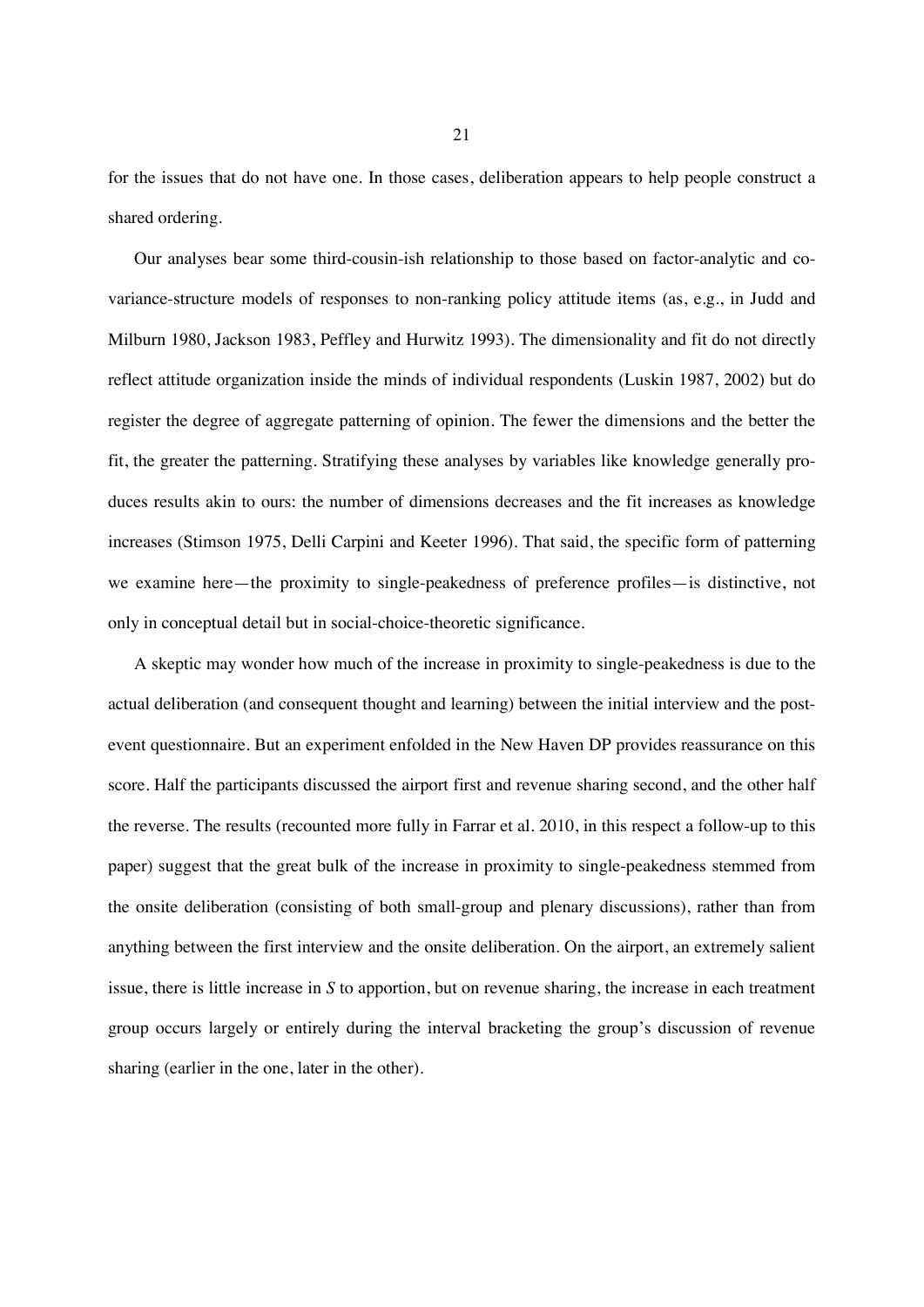Still, the full story is doubtless more complex than the one told here. The issue's salience and the individuals' learning are probably not the only conditioning or mediating factors. Much may also depend, for example, on the broader quality of the deliberation. The more focused, serious, and reflective the deliberation, the more it should promote proximity to single-peakedness. As the number of DPs with suitable ranking questions increases, we hope to examine these and other hypotheses.

There also remains, as ever, some causal mediation to explore. This is not just a question of the extent to which the movement toward single-peakedness is attributable to the deliberation in the DP treatment (as discussed in Farrar et al. 2010), but of what it is about deliberation that is responsible. Two sorts of disaggregation are of interest: the first to apportion deliberation's effect as between various possible intervening social and psychological mechanisms, the second to apportion its effect as between the various components of the DP treatment. To what extent, for example, is it thinking versus learning that increases proximity to single-peakedness? To what extent is it the small-group discussions versus the plenary sessions with experts and policy makers? The argument above suggests some possible answers, as do the results regarding knowledge, whose effect may be mediating as well as conditioning. Closer examination must await future studies, with finer measurement or experimental manipulation aimed at disaggregation of either sort. But for now it is an important advance to show, as we have done here, that there *is* an effect to be parsed—that, at least under widely prevalent conditions, deliberation does move preferences closer to single-peakedness.

This implies that deliberation *can* robustly protect against majority cycles, in the sense explained above, by moving preferences toward single-peakedness. Ironically, it was Riker (1982, p. 128) who first raised this possibility, writing that "[i]f, by reason of discussion, debate, civic education, and political socialization, voters have a common view of the political dimension (as evidenced by single-peakedness), then a transitive outcome is guaranteed." He immediately added, lest too much hope be drawn from this remark, that he expected this only for "issues of minor importance".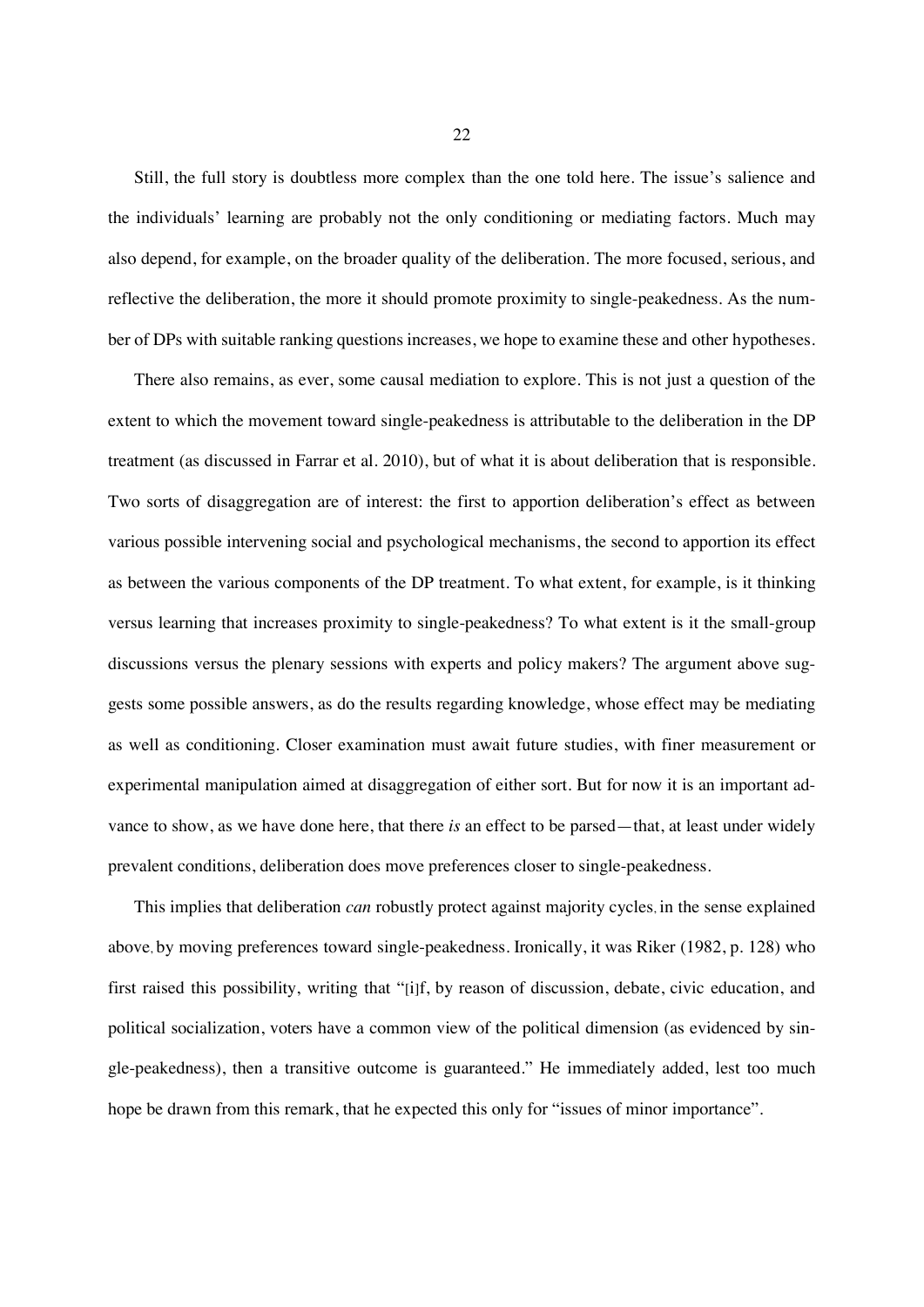Here we see that deliberation has the posited effect only on issues of low to moderate *salience*. But salience and importance are hardly the same. Many issues are important, but only a few, at any moment, are salient. Salient issues, moreover, need not be important. It is not unknown for relatively frivolous issues to be salient. Thus the domain of deliberation's effect on proximity to singlepeakedness is broad. And when unattended but important issues become more salient, the "discussion, debate, civic education, and political socialization"—in short, the deliberation—they then receive will move preferences toward single-peakedness, thus helping to ensure that "a transitive outcome is guaranteed."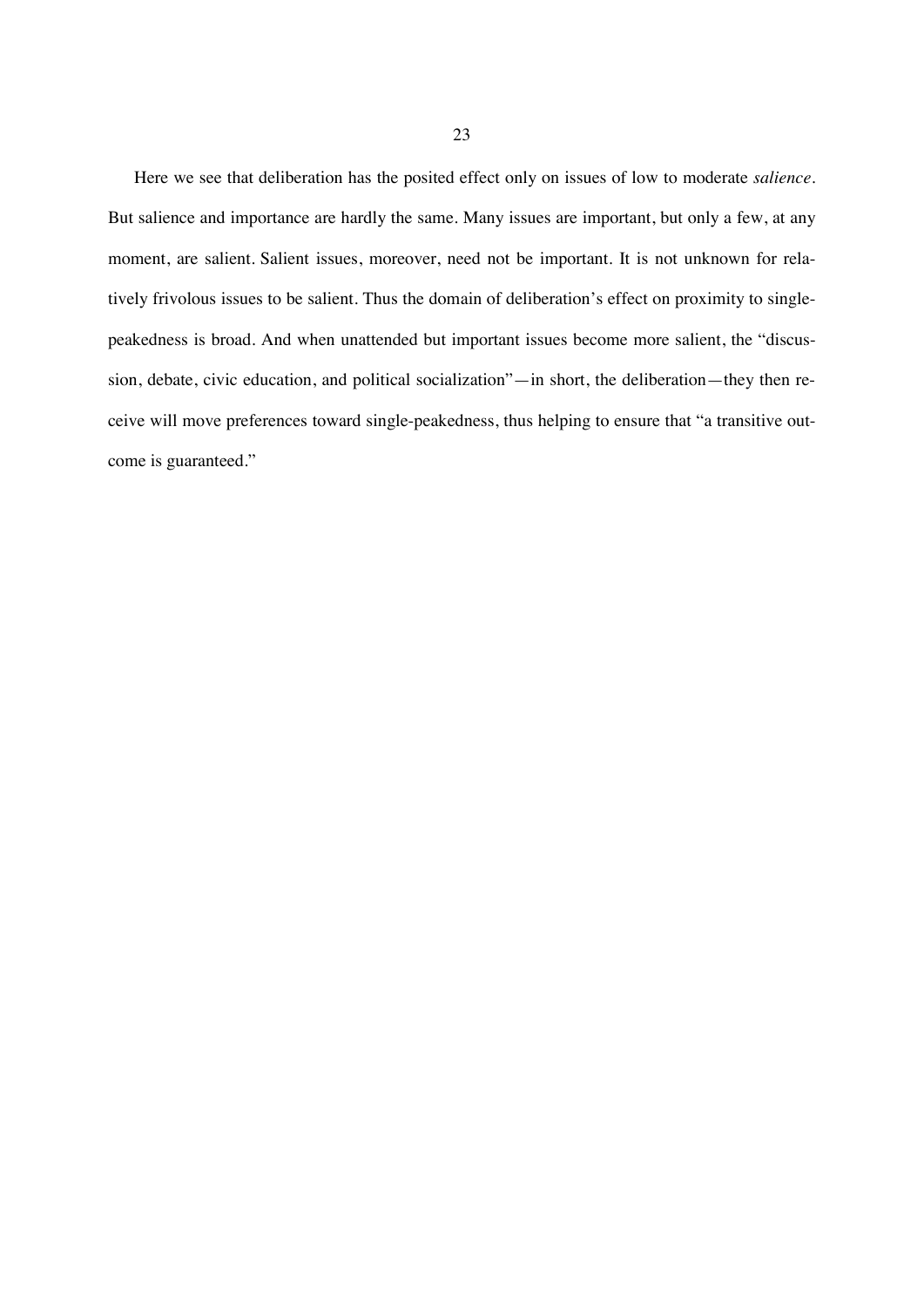## **REFERENCES**

Aldred, J. 2004. "Social Choice Theory and Deliberative Democracy: A Comment." *British Journal of Political Science* 34(4, October): 747-752.

Arrow, K. 1951/1963. *Social Choice and Individual Values*. New Haven: Yale University Press.

- Barabas, J. 2004. "How Deliberation Affects Policy Opinions." *American Political Science Review* 98(4, November 2004): 687-701.
- Bennett, S.E. 2001. "'Reconsidering the Measurement of Political Knowledge' Revisited: A Response to Jeffery Mondak." *American Review of Politics* 22(3, Fall): 327-48.
- Black, D. 1948. "On the Rationale of Group Decision-Making." *Journal of Political Economy* 56(1, February): 23-34.
- Bohman, J., and W. Rehg, eds. 1997. *Deliberative Democracy: Essays on Reason and Politics*. Cambridge, MA: MIT Press.
- Bransford, J.D., and M.K. Johnson. 1972. "Contextual prerequisites for understanding: Some investigations of comprehension and recall." *Journal of Verbal Learning and Verbal Behavior* 11(6): 717-726.
- Brody, N. 1997. "Intelligence, Schooling, and Society." *American Psychologist* 52: 1046-1050.
- Cohen, J. 1989. "Deliberation and Democratic Legitimacy." In A. Hamlin and P. Pettit, eds. *The Good Polity: Normative Analysis of the State*. Oxford: Blackwell.
- Converse, Philip E. 2000. ''Assessing the Capacity of Mass Electorates.'' *Annual Review of Political Science* 3: 331-353.
- Delli Carpini, M.X., and S. Keeter. 1996. *What Americans Know About Politics and Why It Matters*. New Haven: Yale University Press.
- Dietrich, F., and C. List. 2010. "Majority voting on restricted domains." *Journal of Economic Theory* 145(2): 512-543.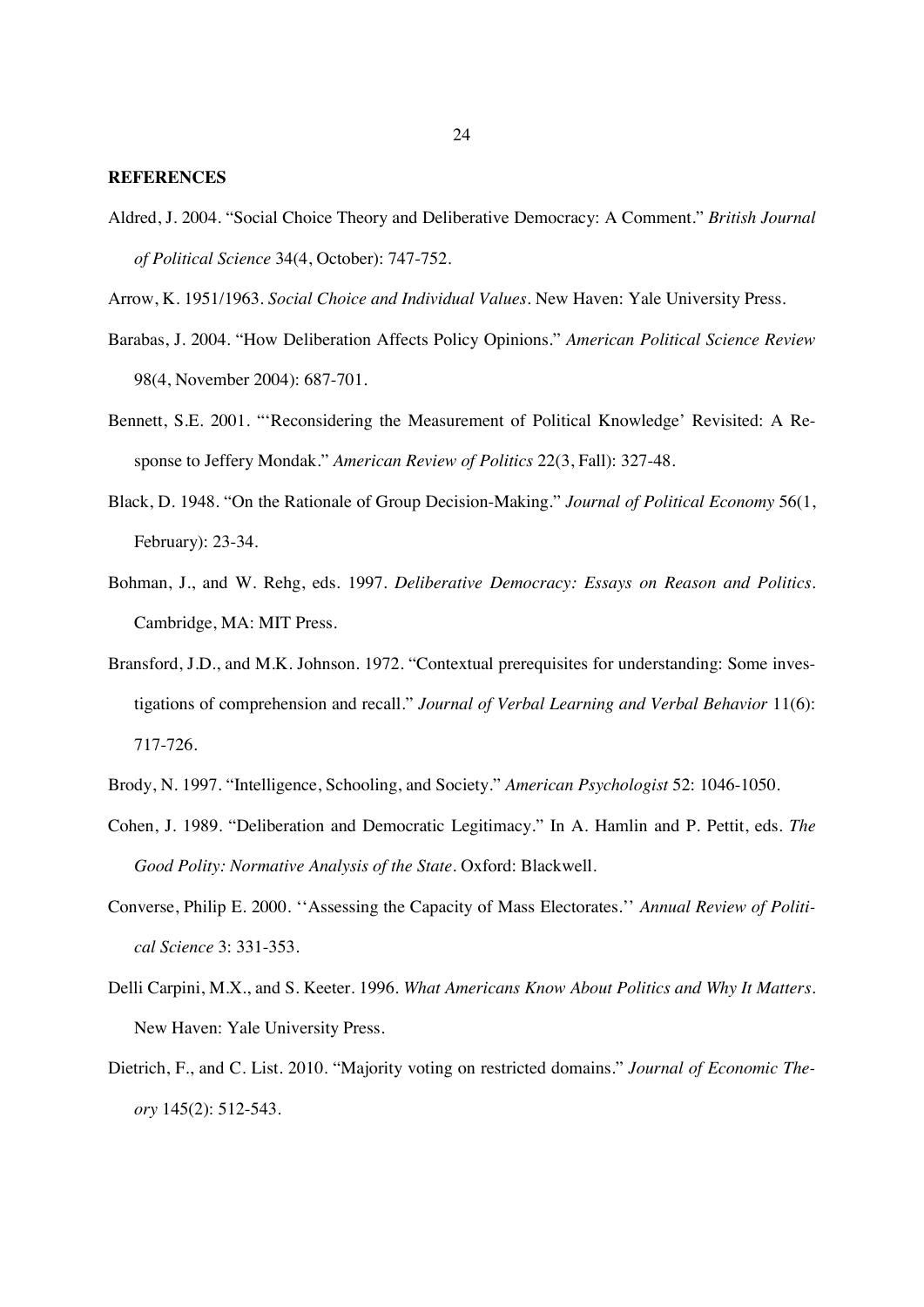Dryzek, J. 1990. *Discursive Democracy*. New York: C.U.P.

Dryzek, J. 2000. *Deliberative Democracy and Beyond*. Oxford: O.U.P.

- Dryzek, J., and C. List. 2003. "Social Choice Theory and Deliberative Democracy: A Reconciliation." *British Journal of Political Science* 33(1, January): 1-28.
- Elsholtz, C., and C. List. 2005. "A Simple Proof of Sen's Possibility Theorem on Majority Decisions." *Elemente der Mathematik* 60(2): 45-56.
- Elster, J. 1986. "The Market and the Forum." In J. Elster and A. Hylland, eds., *Foundations of Social Choice Theory*, Cambridge: C.U.P.

Elster, J., ed. 1998. *Deliberative Democracy.* New York: C.U.P.

- Farrar, C., J.S. Fishkin, D.P. Green, C. List, R.C. Luskin and E.L. Paluck. 2010. "Disaggregating Deliberation's Effects: An Experiment within a Deliberative Poll." *British Journal of Political Science* 40 (2): 333-347.
- Feld, S.L. and B. Grofman 1986. "Partial single-peakedness. An extension and clarification." Public Choice 51(1): 71-80.

Fishkin, J.S. 1991. *Democracy and Deliberation*. New Haven: Yale University Press.

- Fishkin, J.S. 2009. *When the People Speak: Deliberative Democracy and Public Consultation*. Oxford: Oxford University Press.
- Fishkin, J.S., and R.C. Luskin. 1999. "Bringing Deliberation to the Democratic Dialogue: The NIC and Beyond." In M. McCombs and A. Reynolds, eds., *A Poll with a Human Face: The National Issues Convention Experiment in Political Communication*. Mahwah, NJ: Erlbaum.
- Fishkin, J.S., and R.C. Luskin. 2005. "Experimenting with a Democratic Ideal: Deliberative Polling and Public Opinion." *Acta Politica* 40 (3, September): 284-298.

Gaertner, W. 2001. *Domain Conditions in Social Choice Theory*. Cambridge: C.U.P.

Gehrlein, W.V. 1983. "Condorcet's Paradox." *Theory and Decision* 15(2, June): 161-197.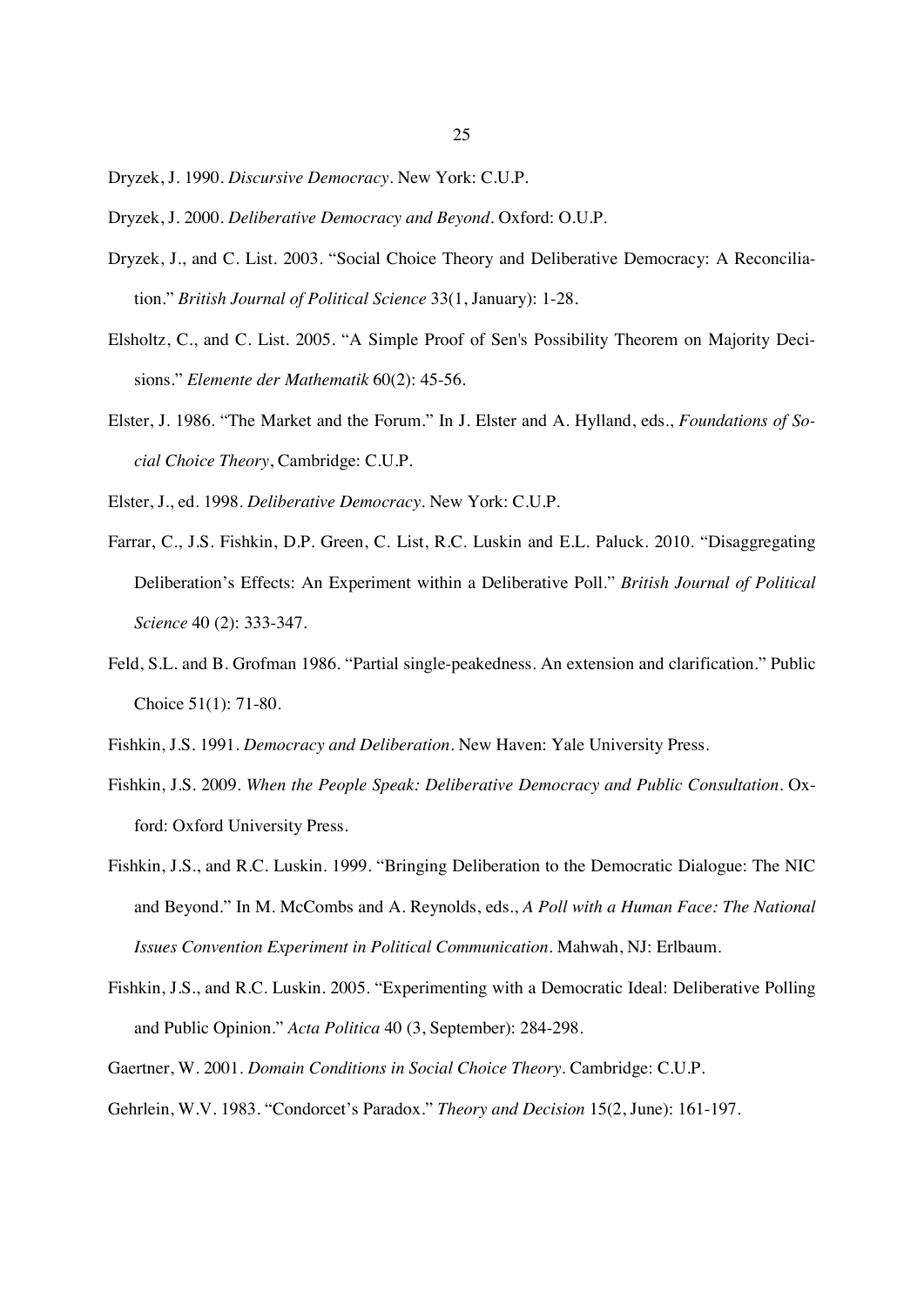- Gehrlein, W.V. 2004. "Probabilities of Election Outcomes with Two Parameters: The Relative Impact of Unifying and Polarizing Candidates." Working paper, Department of Business Administration, University of Delaware.
- Gibbard, A. 1973. "Manipulation of Voting Schemes: A General Result." *Econometrica* 41(4, July): 587-601.
- Gutman, A., and D. Thompson. 1996. *Democracy and Disagreement*. Cambridge, MA: Harvard University Press.
- Jackson, J.E. 1983. "The Systematic Beliefs of the Mass Public: Estimating Poling Preferences with Survey Data." *Journal of Politics* 45(4, November): 840-65.
- Judd, C.M., and M.A. Milburn. 1980. "The Structure of Attitude systems in the Public: Comparisons of a Structural Equation Model." *American Sociological Review* 45(4, August): 627-43.
- Hambrick*,* Donald Z. 2003*.* "Why are some people more knowledgeable than others? A longitudinal study of knowledge acquisition." *Memory and Cognition* 31: 902-917.
- Knight, J., and J. Johnson. 1994. "Aggregation and Deliberation: On the Possibility of Democratic Legitimacy." *Political Theory* 22(2, May): 277-296.
- Laakso, M., and R. Taagepera. 1979. "'Effective' Number of Parties: A Measure with Application to West Europe." *Comparative Political Studies* 12(1, April): 3-27.
- List, C. 2001. *Mission Impossible? The Problem of Democratic Aggregation in the Face of Arrow's Theorem*. DPhil thesis, University of Oxford.
- List, C. and R.E. Goodin. 2001. "Epistemic Democracy: Generalizing the Condorcet Jury Theorem." *Journal of Political Philosophy* 9(3, September): 277-306.
- List, C. 2002. "Two Concepts of Agreement." *The Good Society* 11(1): 72-79.
- Luskin, R.C. 1987. "Measuring Political Sophistication." *American Journal of Political Science* 31(4, November): 856-899.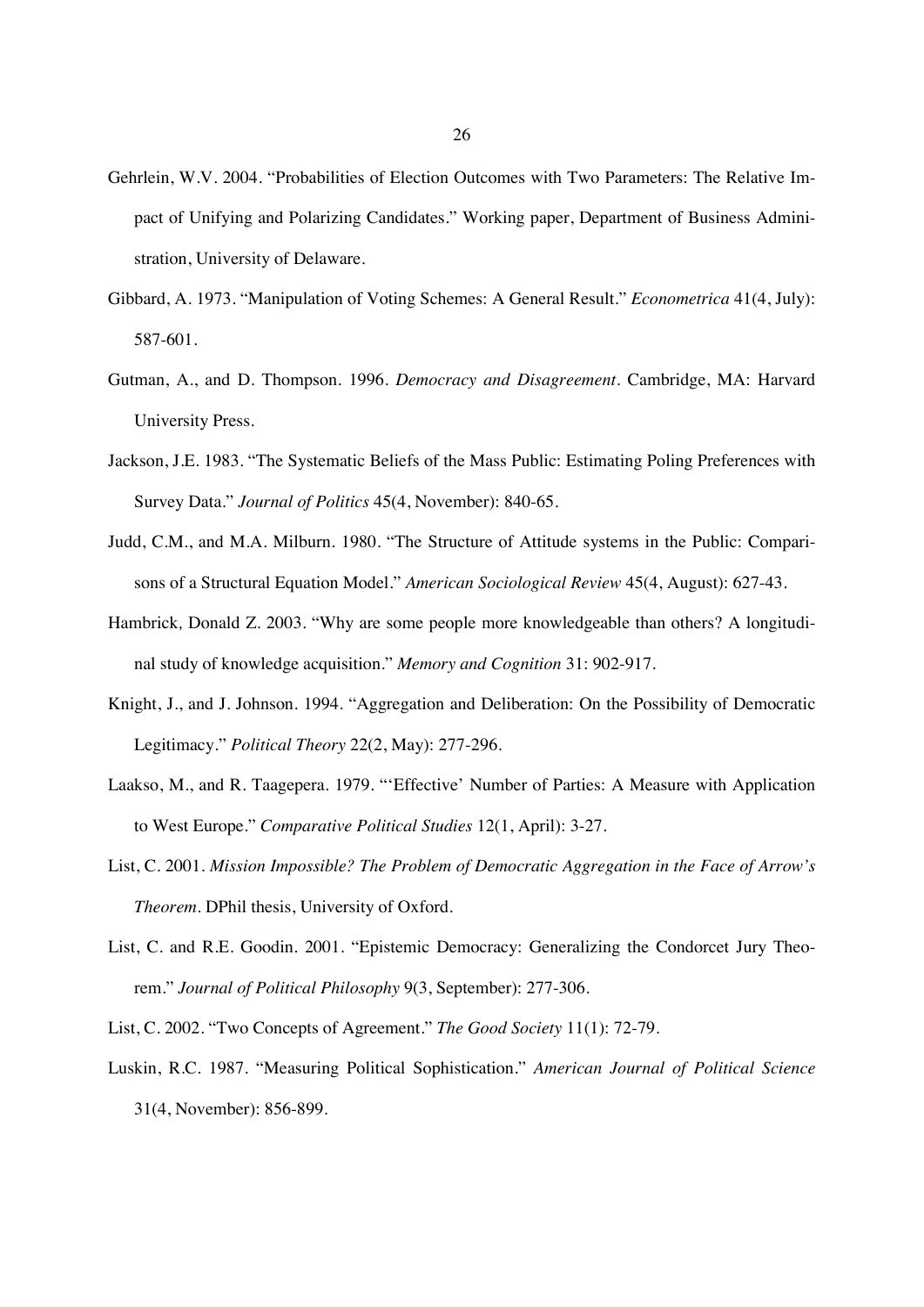- Luskin, R.C. 2002. "From Denial to Extenuation (and Finally Beyond): Political Sophistication and Citizen Performance." In J.H. Kuklinski (ed.), *Thinking about Political Psychology*. New York: C.U.P.
- Luskin, R.C., and J.S. Fishkin. 2002. "Deliberation and 'Better Citizens'." Paper presented at the Joint Sessions of Workshops of the ECPR, Turin, Italy, 3/2002.
- Luskin, R.C., J.S. Fishkin, and K.S. Hahn. 2007. "Deliberation and Net Attitude Change." Paper presented at the ECPR General Conference, Pisa, Italy, September 6-8, 2007.
- Luskin, R.C., J.S. Fishkin, and R. Jowell. 2002. "Considered Opinions: Deliberative Polling in Britain." *British Journal of Political Science* 32 (3, July): 455-487.
- Luskin, R.C., J.S. Fishkin, I. McAllister, J. Higley, and P. Ryan. 2000. "Information Effects in Referendum Voting: Evidence from the Australian Deliberative Poll." Paper presented at the annual meeting of the ECPR, Copenhagen, 4/2000.
- Luskin, R.C.,J.S. Fishkin, and D.L. Plane. 1999 "Deliberative Polling and Policy Outcomes: Electric Utility Issues in Texas." Paper presented at the meetings of the MPSA, Chicago, 4/1999, and of the Association for Public Policy Analysis and Management, Washington DC, 11/1999.
- Luskin, R.C., J.S. Fishkin, I. McAllister, J. Higley, and P. Ryan. 2000. "Information Effects in Referendum Voting: Evidence from the Australian Deliberative Poll." Paper presented at the annual meeting of the ECPR, Copenhagen, 4/2000.
- Luskin, R.C., A. Helfer, and G. Sood. 2011. "Measuring Learning in Informative Processes." Presented at the annual meetings of the Society for Political Methodology, July 28-30.
- Mackie, G. 2004. *Democracy Defended.* Cambridge: C.U.P.
- McGann, A. 2006. *The Logic of Democracy*. Ann Arbor: University of Michigan Press.
- McKelvey, R.D. 1979. "General conditions for global intransitivities in a formal voting model." *Econometrica* 47 (5, September): 1085-1112.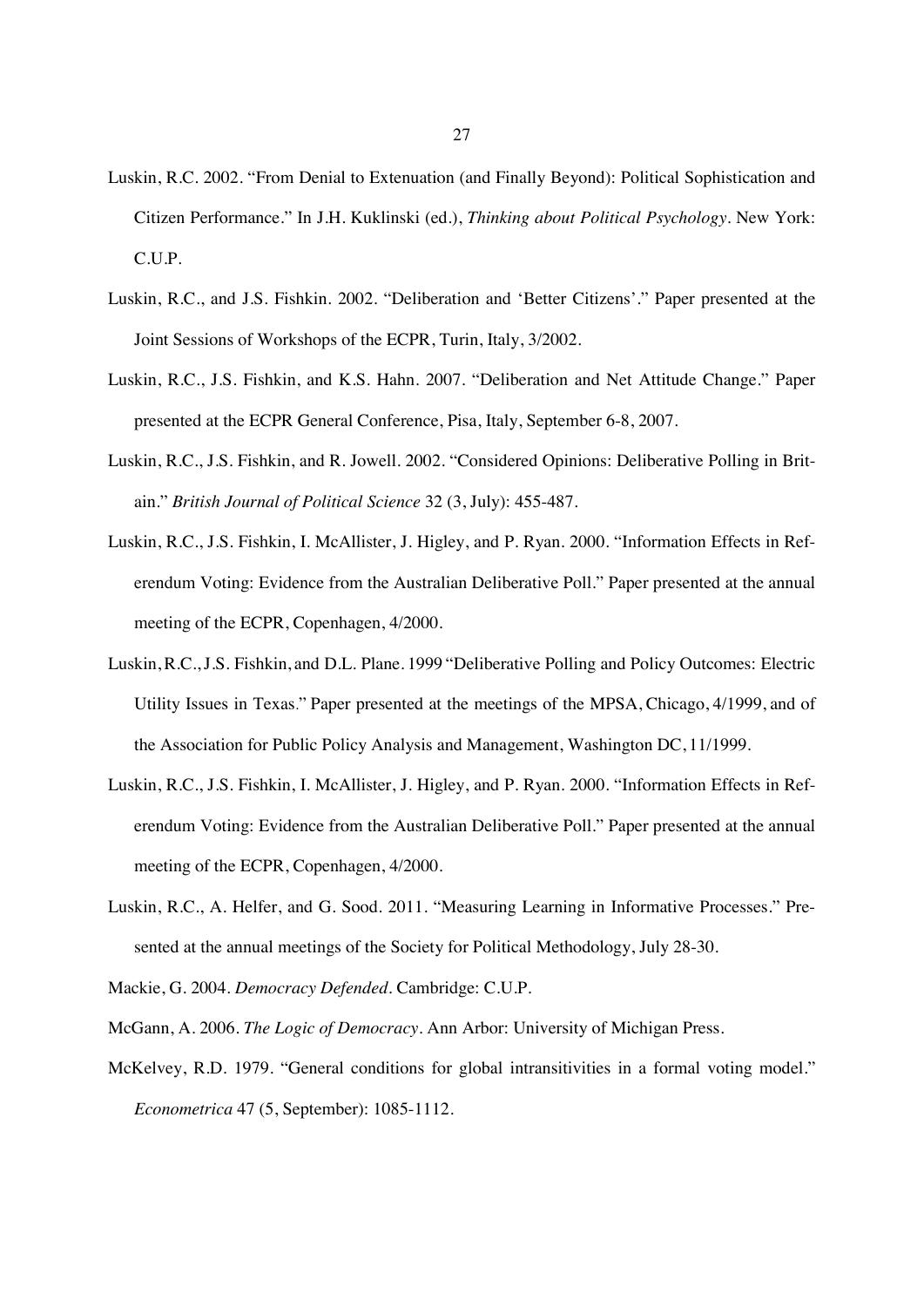- Mendelberg, T. 2002. "The Deliberative Citizen: Theory and Evidence." *Political Decision Making, Deliberation and Participation* 6: 151-193.
- Miller, D. 1992."Deliberative Democracy and Social Choice."*Political Studies* 40(spec. iss.):54-67.
- Miller, N. 1983. "Pluralism and Social Choice." *American Political Science Review* 77 (3, Sep.): 734-747.
- Miller, N. 2000. "The Geometry of Voting Cycles: Theoretical Developments." Paper presented at the Workshop on Mathematical Models of Individual and Public Choice, Institute for Mathematical Behavioral Sciences, University of California, Irvine, July 2000.
- Mondak, J.J. 2001. "Developing Valid Knowledge Scales." *American Journal of American Journal of Political Science* 45 (1, January): 224-38.
- Moulin, H. 1980. "On strategy-proofness and single peakedness." *Public Choice* 35(4,Jan.):437-455.
- Neuman, W.R. 1981. "Differentiation and Integration: Two Dimensions of Political Thinking." *American Journal of Sociology* 86 (6, May): 1236-68.
- Niemi, R.G. 1969. "Majority Decision-Making with Partial Unidimensionality." *American Political Science Review* 63 (2, June): 488-497.
- Penn, E.M., J.W. Patty and S. Gailmard. 2011. "Manipulation and Single-Peakedness: A General Result." *American Journal of Political Science* 55(2): 436-449.
- Peffley, M., and J. Hurwitz. 1993. "Models of Attitude Constraint in Foreign Affairs." *Political Behavior* 15 (1, March): 61-90.
- Price, V. 1999. "Political Information." In J. P. Robinson, P. R. Shaver, and L. S. Wrightsman, eds., *Measures of Political Attitudes*. San Diego, CA: Academic Press.
- Recht, D.R., and L. Leslie. 1988. "Effect of prior knowledge on good and poor readers' memory of text." *Journal of Educational Psychology* 80: 16-20.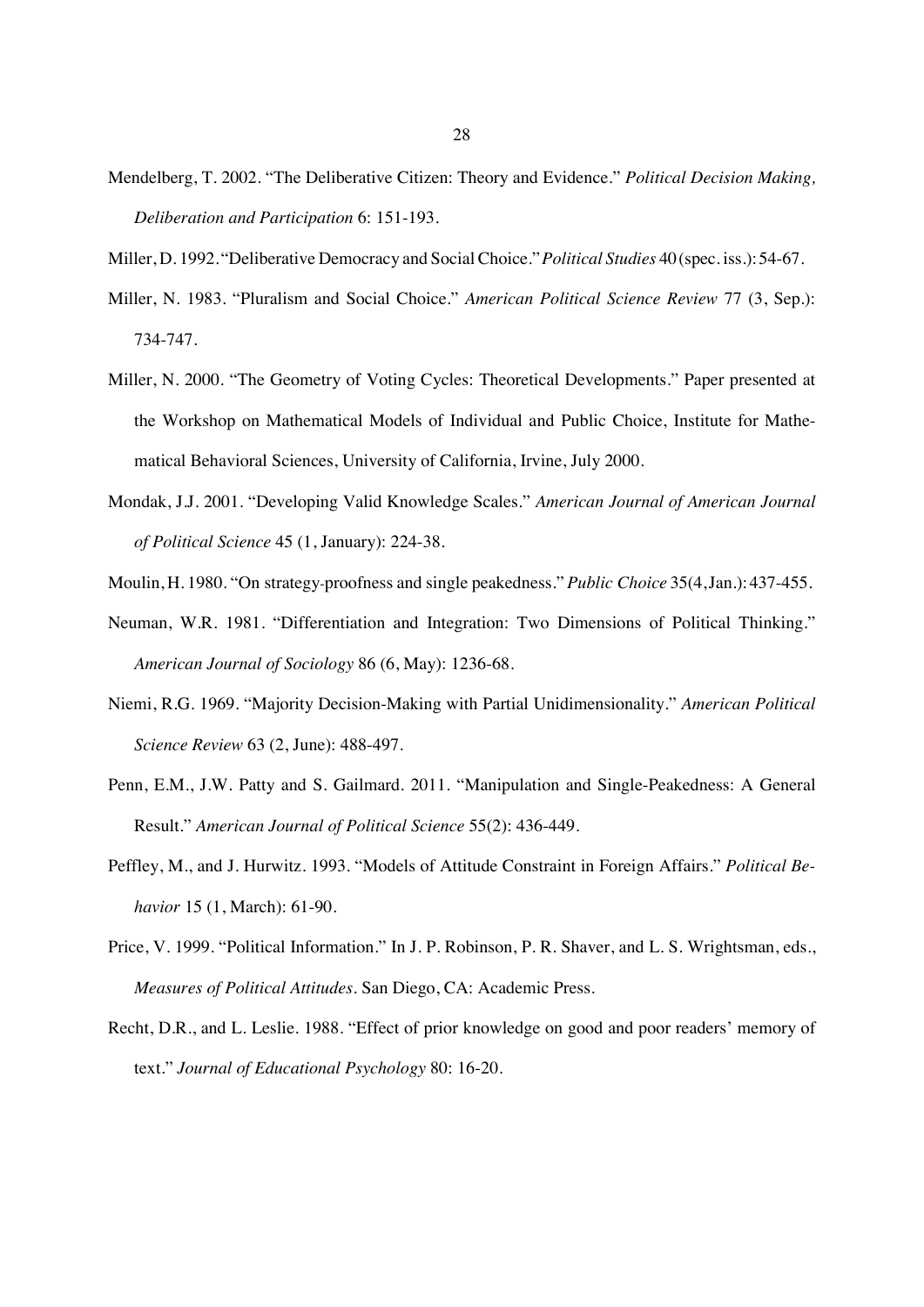- Regenwetter, M., B. Grofman, A.A.J. Marley and I. Tsetlin. 2006. *Behavioral Social Choice* Cambridge: C.U.P.
- Riker, W.H. 1982. *Liberalism Against Populism*. San Francisco: W. H. Freeman.
- Satterthwaite, M. 1975. "Strategy-Proofness and Arrow's Conditions: Existence and Correspondence Theorems for Voting Procedures and Social Welfare Functions." *Journal of Economic Theory* 10 (2, April): 187-217.
- Schneider, M., B. Rittle-Johnson, and J.R. Star. 2011. "Relations Among Conceptual Knowledge, Procedural Knowledge, and Procedural Flexibility in Two Samples Differing in Prior Knowledge." *Developmental Psychology* 47: 1525-1538.
- Schofield, N. 1976. "Instability of simple dynamic games." *Review of Economic Studies* 45 (3, October): 575-594.
- Sen, A.K. 1966."A Possibility Theorem on Majority Decisions."*Econometrica* 34(2,Apr.): 491-499.
- Shapiro, I. 2005. "The State of Democratic Theory: A Reply to James Fishkin." *Critical Review of International Social and Political Philosophy* 8 (1, March): 79-83.
- Steiner, J., A. Bächtiger, M. Spörndli and M.R. Steenbergen. 2005. *Deliberative Politics in Action*: *Analyzing Parliamentary Discourse*. Cambridge: C.U.P.
- Stimson, J.A. 1975. Belief Systems: Constraint, Complexity, and the 1972 Election. *American Journal of Political Science* 19 (3, August): 393-417.
- Taagepera, R., and B. Grofman. 1981. "Effective Size and Number of Components." *Sociological Methods and Research* 10 (1): 63-81.
- Tsetlin, I., M. Regenwetter, and B. Grofman. 2003. "The Impartial Culture Maximizes the Probability of Majority Cycles." *Social Choice and Welfare* 21 (3, December): 387-398.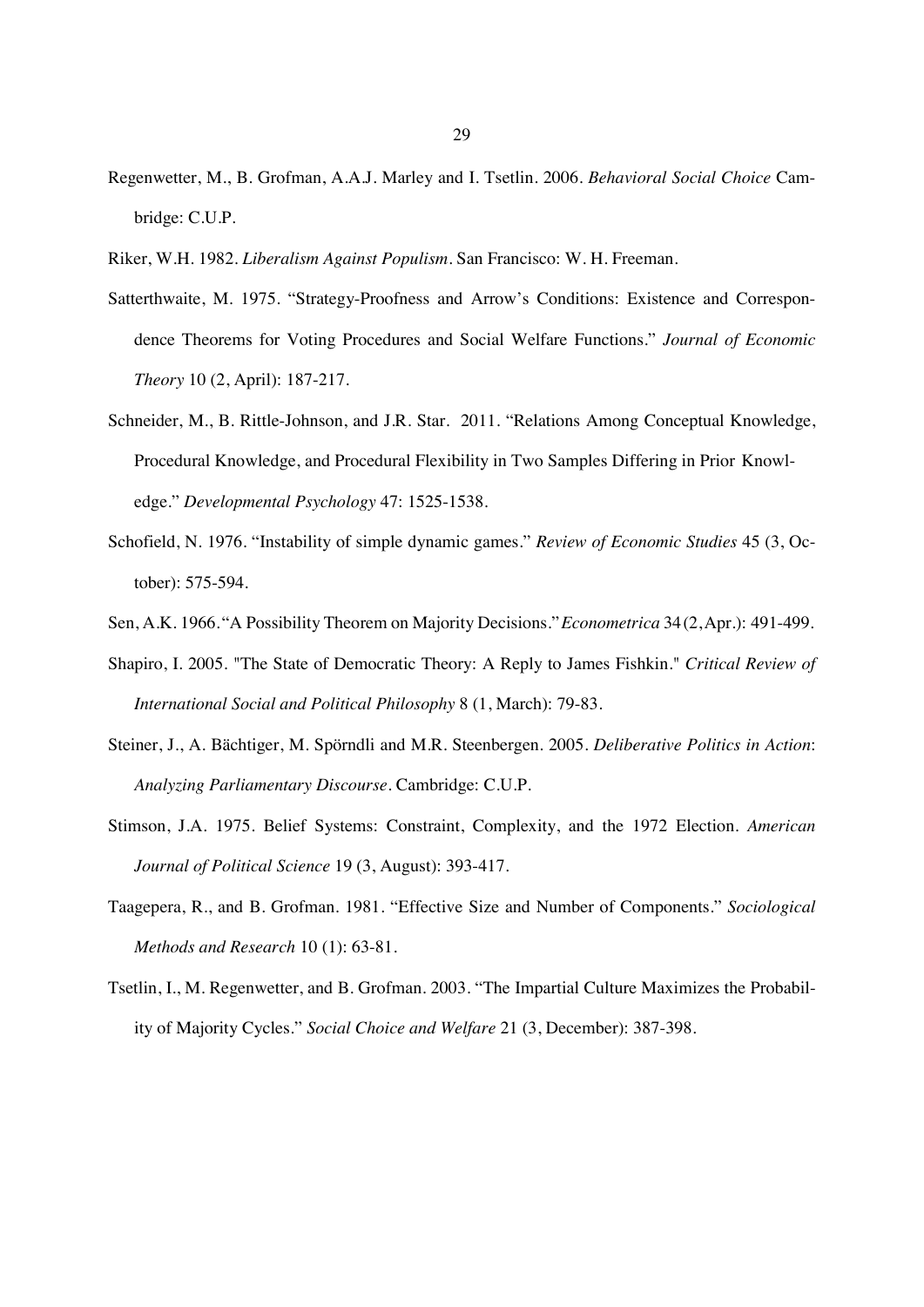| Issue                                                                                                                                    | È                        | $\begin{array}{c} N & K \end{array}$ |                | $\mathcal{D}_{\mathbf{I}}$ | $D_2$         | $C_1$                    | $\mathcal{C}_2$                             | 5                                   | $S_2$         | $S_2 - S_1$         |
|------------------------------------------------------------------------------------------------------------------------------------------|--------------------------|--------------------------------------|----------------|----------------------------|---------------|--------------------------|---------------------------------------------|-------------------------------------|---------------|---------------------|
| Electric Utility                                                                                                                         | SWEPCO                   | 232                                  | $\overline{4}$ | [2314]                     | [2314]        | $\infty$                 |                                             | 0.405 (0.032)                       | 0.556 (0.033) | 0.151 (0.046)       |
| Policies                                                                                                                                 | E<br>℧                   | 216                                  | 4              | [2314]                     | [3124]        |                          |                                             | 0.389 (0.033)                       | 0.519 (0.034) | (0.130(0.047))      |
|                                                                                                                                          | WTU                      | 230                                  | $\overline{4}$ | [2314]                     | [2134]        |                          |                                             | 0.374 (0.032)                       | 0.496(0.033)  | 0.122(0.046)        |
|                                                                                                                                          | Entergy                  | 175                                  | $\frac{4}{1}$  | [3124]                     | [3214]        |                          |                                             | 0.640(0.036)                        | 0.691(0.035)  | 0.051 (0.050)       |
|                                                                                                                                          | HL&P                     | 192                                  | $\overline{4}$ | [3124]                     | [3124]        |                          |                                             | 0.521 (0.036)                       | 0.677(0.034)  | 0.156(0.049)        |
|                                                                                                                                          | <b>SPS</b>               | 222                                  | $\overline{4}$ | [3214]                     | [1234]        | $\overline{\mathcal{C}}$ |                                             | 0.559(0.033)                        | 0.649(0.032)  | 0.090 (0.046)       |
| Revenue Sharing                                                                                                                          | Haven<br>New 1           | 132   4                              |                | [1234]                     | [1234]        | 3                        |                                             | 0.515(0.043)                        | 0.803(0.035)  | 0.288 (0.056)       |
| Electric Utility                                                                                                                         | SWEPCO                   | 232                                  | $\frac{5}{2}$  | [21435]                    | [12345]       | 4                        |                                             | 0.237(0.028)                        | 0.362(0.032)  | 0.125(0.042)        |
| Goals                                                                                                                                    | CPL                      | 216                                  | $\overline{4}$ | [1423]                     | [3124]        | 4                        | $\sim$                                      | 0.444 (0.034)                       | 0.579 (0.034) | 0.135(0.048)        |
|                                                                                                                                          | $\sum_{i=1}^{n}$         | 230                                  | $\frac{1}{5}$  | [12435]                    | [13425]       | 4                        |                                             | 0.243(0.028)                        | 0.330(0.031)  | 0.087(0.042)        |
| <b>Airport Expan-</b><br>sion                                                                                                            | Haven<br>NewI            | 132                                  | $\infty$       | [213]                      | $[213]$       | $\overline{\mathcal{C}}$ |                                             | 0.773 (0.036)                       | (0.811(0.034) | 0.038 (0.050)       |
| Australian Head<br>of State                                                                                                              | Referendum<br>Australian | 343                                  | $\mathfrak{c}$ | $[213]$                    | [123]         |                          | $\overline{\mathcal{C}}$                    | 0.828(0.020)                        | 0.776(0.023)  | (0.030)<br>$-0.052$ |
| <b>British Monarchy</b><br>Changing the                                                                                                  | Monarchy<br>British      | 258 3                                |                | $[213]$                    | $\boxed{213}$ |                          | $\begin{array}{ c c } \hline \end{array}$ 1 | $0.651(0.030)$ $\mid$ 0.647 (0.030) |               | (0.042)<br>$-0.004$ |
| Note: <i>n</i> is the sample size: k the number of alternatives numbered as in the text: D, and D, the largest structuring dimensions at |                          |                                      |                |                            |               |                          |                                             |                                     |               |                     |

Table 1: Before-After Results: Largest Structuring Dimension,<br>Condorcet Wimner, and Proximity to Single-Peakedness **Table 1: Before-After Results: Largest Structuring Dimension, Condorcet Winner, and Proximity to Single-Peakedness** 

**Note:** *n* is the sample size; *k* the number of alternatives, numbered as in the text;  $D_1$  and  $D_2$  the largest structuring dimensions at **Note:** *n* is the sample size; *k* the number of alternatives, numbered as in the text; *L*<sub>1</sub> and *L*<sub>2</sub> the largest structuring dimensions at T1 and T2; C<sub>1</sub> and C<sub>2</sub> the Condorcet winners at T1 and T2; and S<sub>1</sub> and S<sub></sub> T1 and T2; *C*1 and *C*2 the Condorcet winners at T1 and T2; and *S*1 and *S*2 the proximity to single-peakedness at T1 and T2. The parenthetical entries in the *S*<sub>1</sub> and *S*<sub>2</sub> columns are estimated standard errors.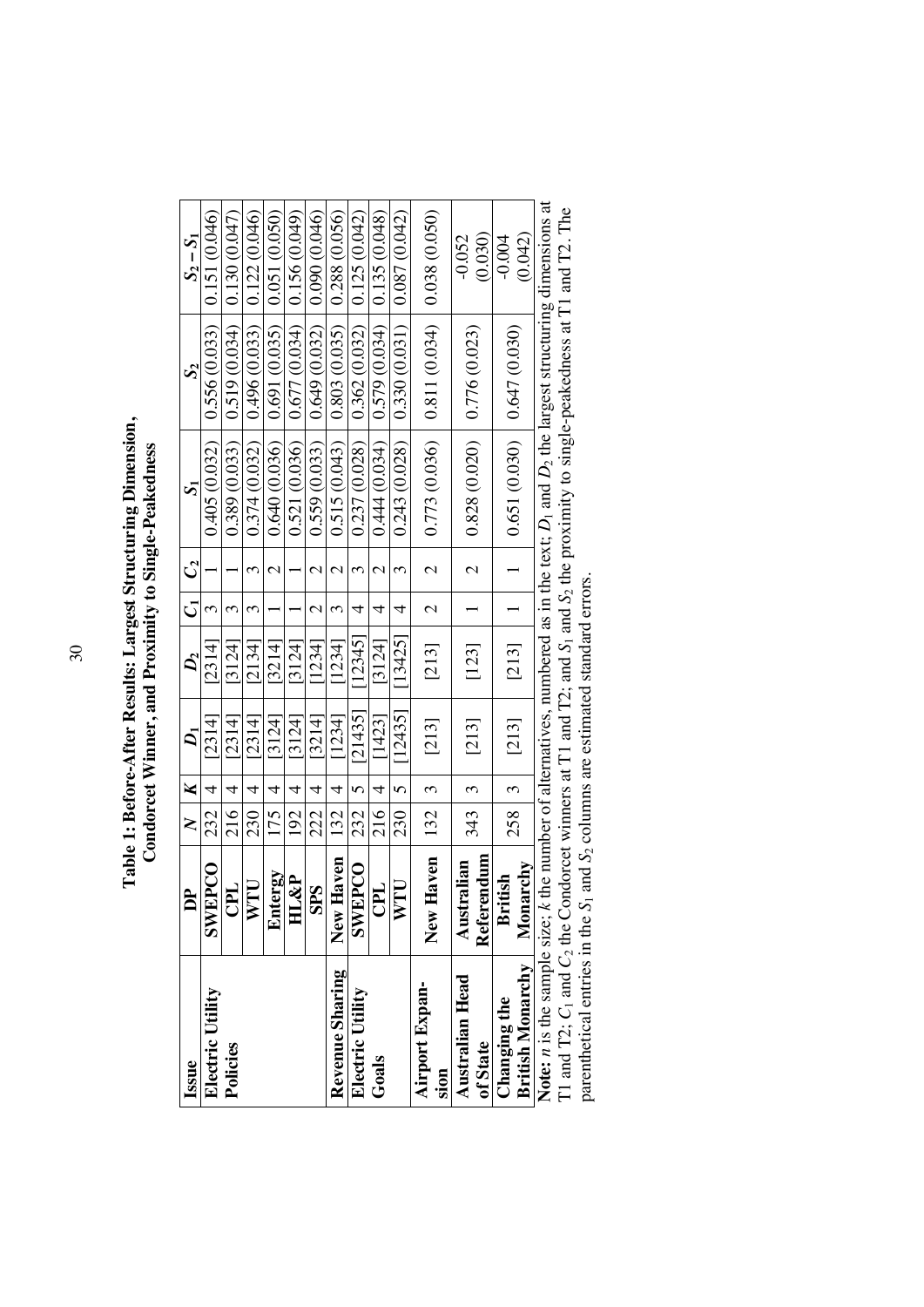# **Table 2: Before-After Substantive Agreement and Knowledge**

| <b>Issue</b>                                        | <b>DP</b>                         | $n_1, \ldots, n_k$ |                    |      | $A_2$ | $A_2 - A_1$ |
|-----------------------------------------------------|-----------------------------------|--------------------|--------------------|------|-------|-------------|
|                                                     |                                   | <b>T1</b>          | <b>T2</b>          |      |       |             |
| <b>Electric Utility</b>                             | <b>SWEPCO</b>                     | 25, 16, 103, 5     | 115, 29, 65, 15    | .519 | .369  | $-0.150$    |
| <b>Policies</b>                                     | <b>CPL</b>                        | 16, 16, 99, 15     | 96, 61, 32, 17     | .494 | .336  | $-0.158$    |
|                                                     | <b>WTU</b>                        | 11, 18, 112, 15    | 69, 37, 79, 40     | .543 | .276  | $-0.267$    |
|                                                     | <b>Entergy</b>                    | 99, 29, 18, 13     | 65, 88, 16, 4      | .440 | .409  | $-0.031$    |
|                                                     | HL&P                              | 110, 30, 21, 13    | 112, 39, 33, 5     | .450 | .425  | $-0.025$    |
|                                                     | <b>SPS</b>                        | 40, 107, 52, 16    | 31, 107, 63, 14    | .346 | .359  | .013        |
| <b>Revenue</b><br><b>Sharing</b>                    | <b>New Haven</b>                  | 43, 14, 48, 15     | 23, 51, 44, 12     | .318 | .308  | $-0.010$    |
| <b>Electric Utility</b>                             | <b>SWEPCO</b>                     | 53, 31, 34, 83, 22 | 45, 37, 104, 37, 9 | .247 | .291  | .044        |
| Goals                                               | <b>CPL</b>                        | 45, 29, 41, 94     | 63, 73, 19, 58     | .306 | .287  | $-0.019$    |
|                                                     | <b>WTU</b>                        | 59, 24, 34, 93, 11 | 46, 36, 76, 60, 11 | .286 | .246  | $-0.040$    |
| <b>Airport Ex-</b><br>pansion                       | <b>New Haven</b>                  | 33, 82, 4          | 30, 83, 13         | .553 | .501  | $-0.052$    |
| <b>Australian</b><br><b>Head of State</b>           | <b>Australian</b><br>Referendum   | 170, 69, 91        | 67, 209, 51        | .385 | .475  | .090        |
| <b>Changing the</b><br><b>British Mon-</b><br>archy | <b>British</b><br><b>Monarchy</b> | 136, 41, 33        | 128, 46, 24        | .482 | .487  | .005        |

# **A. Substantive Agreement**

**Note:**  $n_1, \ldots, n_k$  (at T1 and T2) are the numbers of respondents with first preferences for alternatives 1, ..., *k*, numbered as in the text; and  $A_1$  and  $A_2$  the index of substantive agreement at T1 and T2.

## **B. Knowledge**

| <b>Issue</b>                                        | <b>DP</b>                                   | #<br><b>Items</b> | $K_1$ | $K_2$ | $K_2 - K_1$ | <b>Threshold</b><br>for "High $K_2$ " | Low-<br>$K_2 n$ | High-<br>$K_2 n$ |
|-----------------------------------------------------|---------------------------------------------|-------------------|-------|-------|-------------|---------------------------------------|-----------------|------------------|
| <b>Electric</b>                                     | <b>SWEPCO</b>                               | 5                 | .435  | .638  | $.203***$   | $\geq 0.80$                           | 122             | 110              |
| <b>Utility</b>                                      | <b>CPL</b>                                  | 5                 | .360  | .580  | $.219***$   | $\geq 0.80$                           | 144             | 72               |
| <b>Policies/Goals</b>                               | <b>WTU</b>                                  | 5                 | .399  | .687  | $.288***$   | $\geq 0.80$                           | 102             | 128              |
| <b>Revenue Shar-</b><br>ing                         | <b>New</b><br><b>Haven</b>                  | 6                 | .362  | .607  | $.245***$   | $\geq 0.66$                           | 56              | 76               |
| <b>Airport Ex-</b><br>pansion                       | <b>New</b><br><b>Haven</b>                  | 6                 | .407  | .588  | $.182***$   | $\geq 0.66$                           | 61              | 71               |
| <b>Australian</b><br><b>Head of State</b>           | <b>Australian</b><br><b>Referen-</b><br>dum | 12                | .520  | .764  | $.243***$   | $\geq 0.83$                           | 179             | 164              |
| <b>Changing the</b><br><b>British Mon-</b><br>archy | <b>British</b><br><b>Monarchy</b>           | 9                 | .646  | .794  | $.148***$   | $\geq 0.88$                           | 122             | 136              |

**Note:** #Items is the number of questions in the knowledge index;  $K_1$  and  $K_2$  the mean knowledge at T1 and T2; Threshold for "High *K*2" the dividing line between high and low T2 knowledge; and Low- $K_2$  and High- $K_2$  *n* the numbers of "high" and "low"  $T_2$  knowledge participants. \*\*\*  $p < 0.01$ .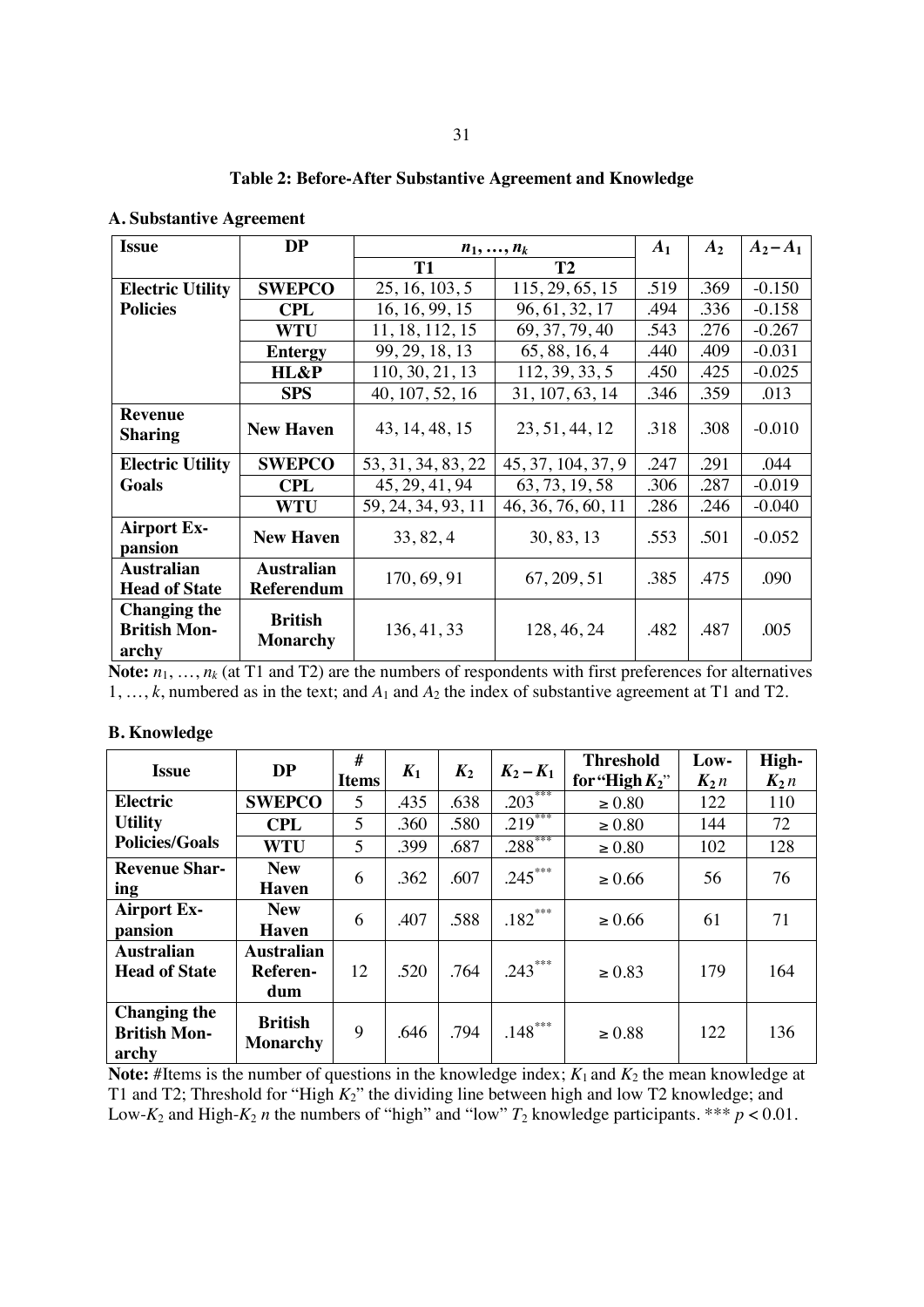# **Table 3: Before-After Results Conditional on T2 Knowledge**

|                                                     |                                        |                | Low $K_2$ | High $K_2$     |                | $S_2 - S_1$ |            |
|-----------------------------------------------------|----------------------------------------|----------------|-----------|----------------|----------------|-------------|------------|
| <b>Issue</b>                                        | <b>DP</b>                              | S <sub>1</sub> | $S_2$     | S <sub>1</sub> | S <sub>2</sub> | Low $K_2$   | High $K_2$ |
| <b>Electric Utility</b>                             | <b>SWEPCO</b>                          | .393           | .525      | .418           | .591           | .132        | .173       |
| <b>Policies</b>                                     | CPL                                    | .382           | .479      | .431           | .597           | .097        | .166       |
|                                                     | <b>WTU</b>                             | .382           | .490      | .367           | .508           | .108        | .141       |
| <b>Revenue Shar-</b><br>ing                         | <b>New Haven</b>                       | .518           | .714      | .513           | .868           | .196        | .355       |
| <b>Electric Utility</b>                             | <b>SWEPCO</b>                          | .246           | .361      | .236           | .364           | .115        | .128       |
| Goals                                               | CPL                                    | .410           | .535      | .514           | .667           | .125        | .153       |
|                                                     | WTU                                    | .235           | .304      | .281           | .391           | .069        | .110       |
| <b>Airport Expan-</b><br>sion                       | <b>New Haven</b>                       | .787           | .754      | .789           | .859           | $-0.033$    | .070       |
| <b>Australian</b><br><b>Head of State</b>           | <b>Australian</b><br><b>Referendum</b> | .860           | .682      | .793           | .878           | $-0.178$    | .085       |
| <b>Changing the</b><br><b>British Monar-</b><br>chy | <b>British</b><br><b>Monarchy</b>      | .582           | .475      | .713           | .802           | $-0.107$    | .089       |

# **A. Single-peakedness**

**Note:** Low- $K_2$   $S_1$  and  $S_2$  are the proximity to single-peakedness at T1 and T2 for the low T2 knowledge subsample; High- $K_2$   $S_1$  and  $S_2$  the proximity to single-peakedness at T1 and T2 for the high T2 knowledge subsample.

|                                 |                     |             | Low $K_2$  | High $K_2$ |            |  |
|---------------------------------|---------------------|-------------|------------|------------|------------|--|
| <b>Issue</b>                    | DР                  |             | $\bm{D}_2$ | $\bm{D}_1$ | $\bm{D_2}$ |  |
| <b>Airport Expansion</b>        | <b>New Haven</b>    | $[1\,2\,3]$ | [2 1 3]    | [2 1 3]    | [2 1 3]    |  |
| <b>Australian Head of State</b> | <b>Australian</b>   | [2 1 3]     | [1 2 3]    | [2 1 3]    | [1 2 3]    |  |
|                                 | Referendum          |             |            |            |            |  |
| <b>Changing the British</b>     | <b>British Mon-</b> | [2 1 3]     | [213]      | [213]      | [2 1 3]    |  |
| Monarchy                        | archy               |             |            |            |            |  |

# **B. Largest Structuring Dimension in the High-Salience Cases**

**Note:** Low- $K_2 D_1$  and  $D_2$  are the largest structuring dimension at T1 and T2 for the low T2 knowledge subsample; High- $K_2 D_1$  and  $D_2$  the largest structuring dimension at T1 and T2 for the high T2 knowledge subsample. The alternatives are numbered as in the text.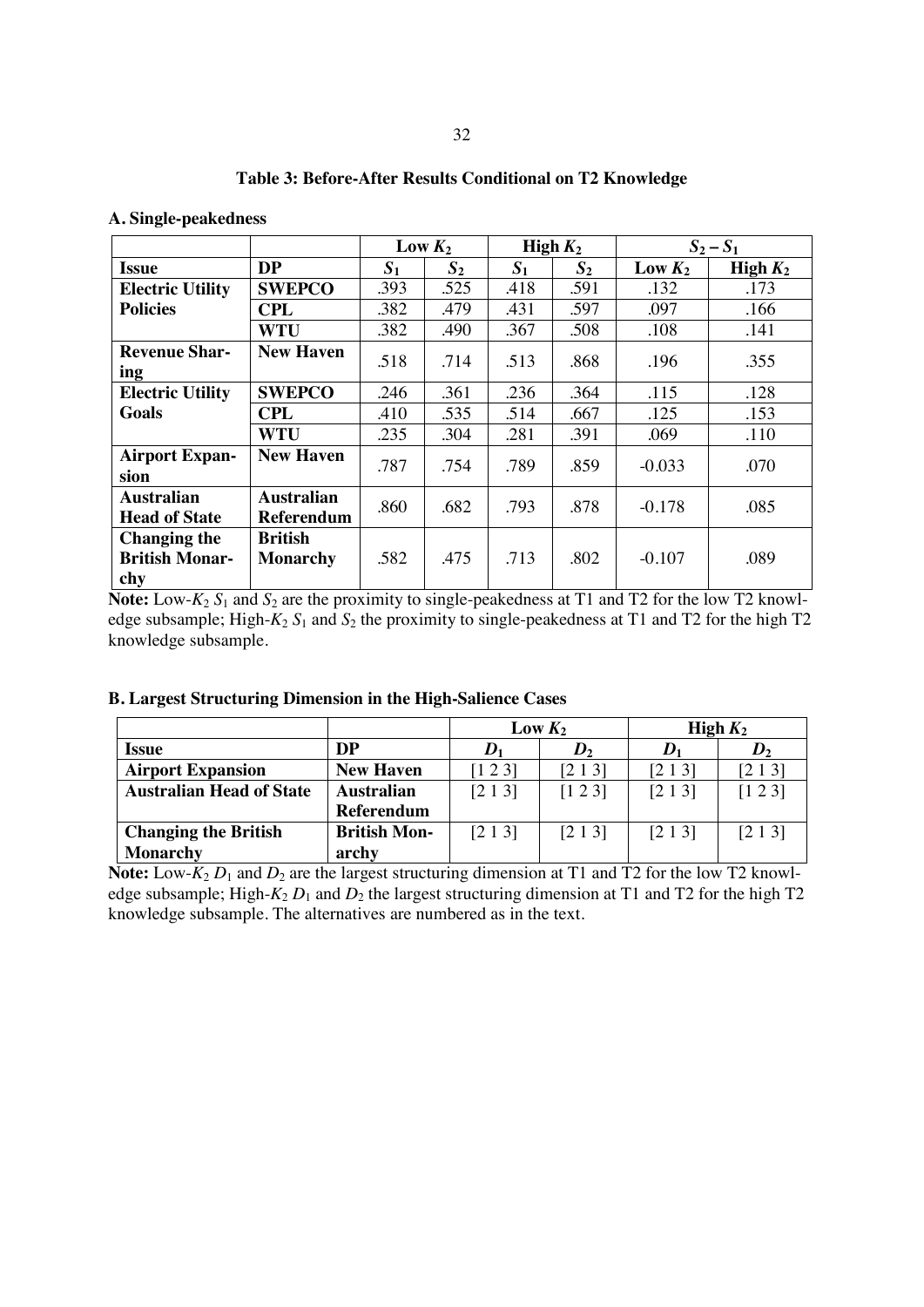## **NOTES**

-

\* Earlier versions of this paper were presented on multiple occasions, beginning with the conference "Deliberating about Deliberative Democracy," University of Texas, Austin, 2/2000, and the annual meeting of the American Political Science Association, Washington DC, 8-9/2000. We thank the Center for Deliberative Polling and the Public Policy Clinic at the University of Texas at Austin; the Center for Deliberative Democracy at Stanford University; Nuffield College, Oxford; the Australian National University; the University Center for Human Values, Princeton University; the Center for Advanced Study in the Behavioral Sciences (CASBS), the William and Flora Hewlett Foundation (Grant #2000-5633), the CASBS General Fund, and the University Research Institute of the University of Texas at Austin for support; Dennis Plane, So Young Lee, Scott Garrison, Gaurav Sood, Kyu Hahn, and especially Rui Wang for research assistance; and John Dryzek, Cecile Fabre, William Gehrlein, Susan Holmes, James Johnson, Gerry Mackie, Richard Niemi, Thomas Schwartz, and the anonymous reviewers for comments. The online appendix can be found at [to be completed], and the data and instructions necessary to reproduce the numerical results will be made available at http://cdd.stanford.edu.

<sup>1</sup> No 'universal,' 'Paretian,' 'non-dictatorial,' and 'pairwise independent' aggregation rule guarantees rational collective preferences. Although more controversial than the other desiderata, independence precludes agenda manipulation (Riker 1982) and strategic voting (Gibbard 1973, Satterthwaite 1975). Other generalizations of Condorcet's paradox include McKelvey (1979) and Schofield (1976).

<sup>2</sup> Although cycling may also arguably have some benefits (McGann 2006, building on Miller 1983). <sup>3</sup> Other conditions include *value restriction* (Sen 1966) and some necessary and sufficient conditions (e.g., Miller 2000, Elsholtz and List 2005, Regenwetter et al. 2006). Since these are less demanding than single-peakedness, the hypothesis that deliberation induces structure in individual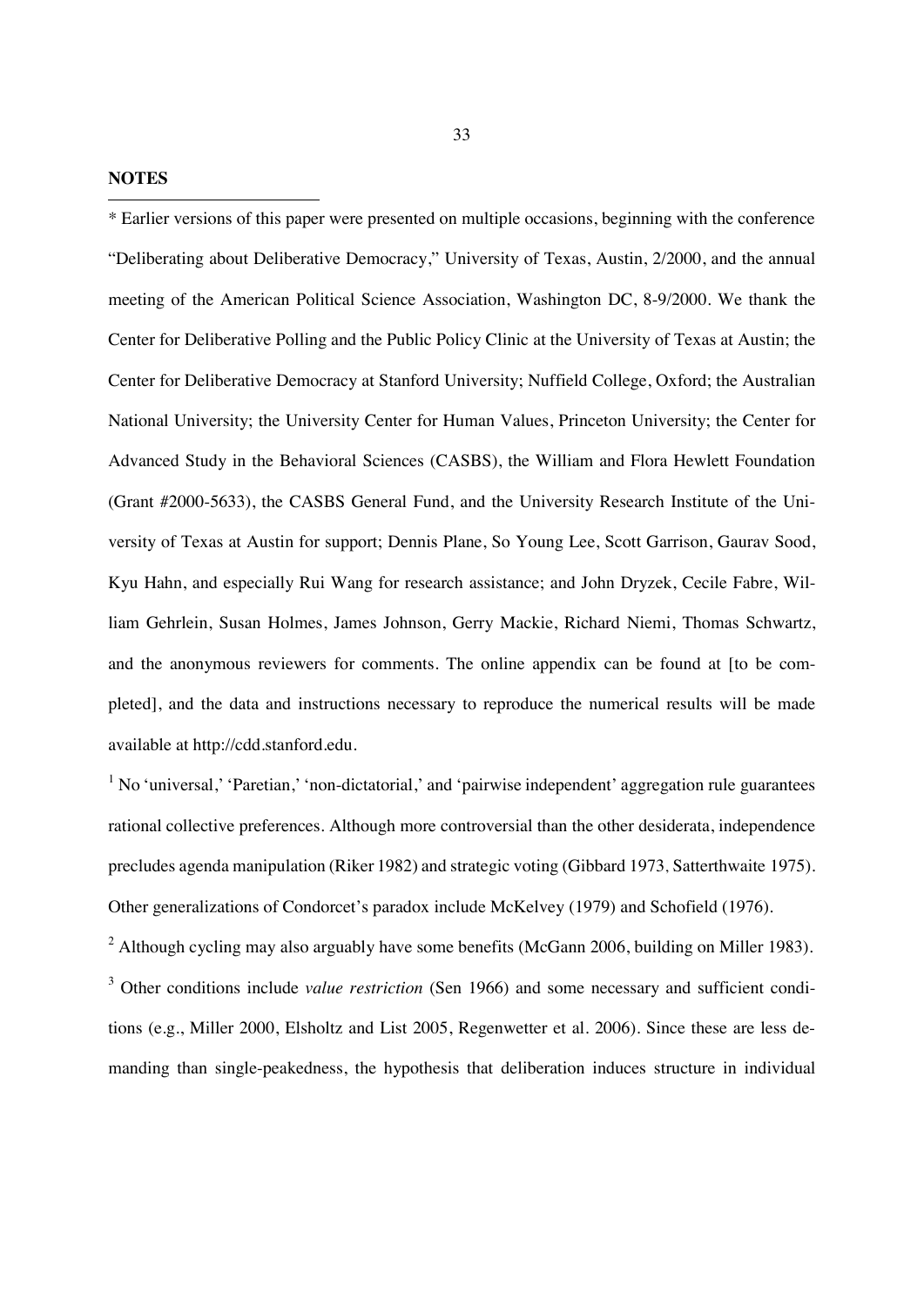preferences is stronger and more interesting when formulated in terms of single-peakedness. On domain restrictions in social choice, see Gaertner (2001) and Dietrich and List (2010).

1

<sup>4</sup> Single-peakedness lends majority voting a natural interpretation as a median voting scheme (Black 1948, Arrow 1951/1963), and as famously shown by Moulin (1980), median voting schemes on domains of single-peaked preferences are *strategy-proof*, meaning that truthful expression of preferences is a dominant strategy for every individual. Penn, Patty and Gailmard (2011) have recently challenged this claim, though their findings do not logically contradict the classic result, since the opportunities for manipulation they identify involve departures from the single-peaked domain.

 $<sup>5</sup>$  The use of random samples of the mass public sets this study apart from most research on the oc-</sup> currence of cycles, which typically examines narrower and more homogeneous groups like professional associations, clubs, or committees (for a critical overview, see Mackie 2004).

6 Formally, *Ri* is *single-peaked with respect to* <sup>Ω</sup> if, for any triple *x*,*y*,*z*∈*X* with *y* between *x* and *z* relative to  $\Omega$ , it is *not* the case that  $xR_iy$  and  $zR_ix$  (so there is no "cave" between x and z, at y).

 $<sup>7</sup>$  Our ordinal definition of single-peakedness is the social-choice-theoretic one of Black (1948) and</sup> Arrow (1951/1963), not to be confused with the cardinal definition in spatial voting theory. There, preferences are a function of the alternatives' Euclidean (or other) distances from an individual's ideal point, which requires identifying alternatives with points in a Euclidean space, a restriction not made here. Spatial single-peakedness is sufficient for avoiding cycles only if the Euclidean space is one-dimensional, but then the condition is stronger than classical single-peakedness.

8 The *median individual* is the one with an equal number of others to the left and to the right, with individuals arrayed according to their most preferred alternatives relative to a structuring dimension.  $9$  Other sufficient conditions for the avoidance of cycles are mentioned in an earlier note.

<sup>10</sup> The formula is stated without proof by Niemi (1969). A proof for  $k = 3$  is available on request.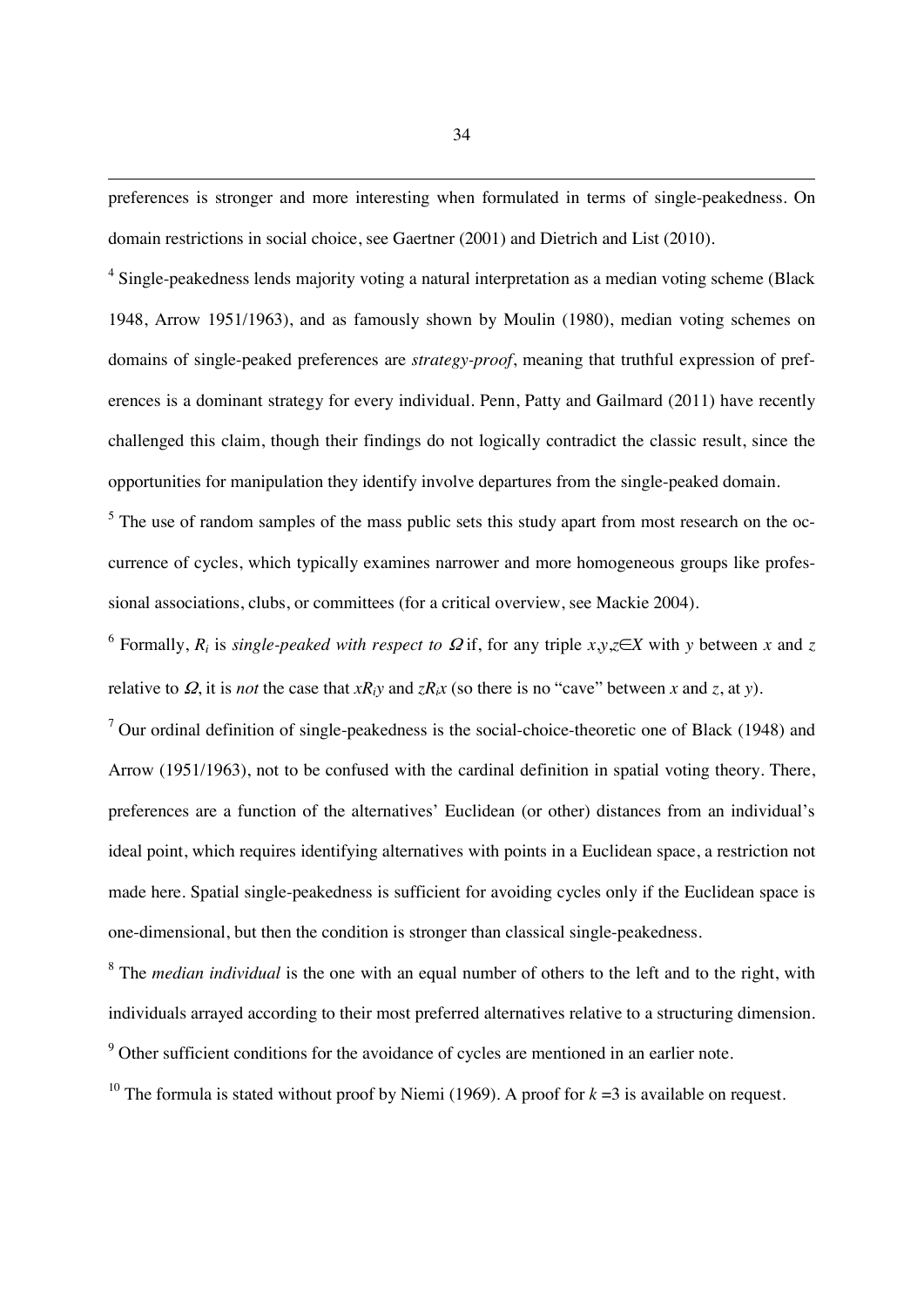<sup>11</sup> Taking an impartial culture as a Bayesian prior,  $p$  is the probability we would obtain through Bayesian updating given that  $S > \alpha$ . This probability coincides with the proportion of profiles for which there exists a Condorcet winner among all possible profiles satisfying  $S > \alpha$ .

<sup>12</sup> More extensive simulations, in collaboration with Susan Holmes, show similar results for  $k > 3$ .

 $13$  These properties may also entail some other, non-definitional properties, including increasing the frequency of appeals to the common good, for reasons sketched by Mill, Rawls, and others.

<sup>14</sup> They need not arrive at the same preference ordering, nor agree on the most preferred alternative.

<sup>15</sup> Respondents ranked their top *k*-1 choices, from which their bottom choice could be inferred.

<sup>16</sup> There need not generally be a Condorcet winner, but in all these cases there happens to be one.

<sup>17</sup> This is very conservative. As always,  $V(S_2-S_1)=V(S_2)+V(S_1)-2C(S_2, S_1)$ , where *V* and *C* are variance and covariance, and  $C(S_2, S_1)$  should not actually be 0 but (highly) positive, implying  $V(S_2-S_1)$  $V(S_2)+V(S_1)$ . To see this, note that (a)  $S_1$  may be taken as proxying T1 salience and thus (casual) T1 deliberation, (b) issues with higher  $S_1$  should also tend to have higher  $S_2$  (on account of lower numbers of alternatives, residually higher salience, and/or more natural left-right orderings), and (c) since the DP can be expected to shrink initial differences in salience, differences in *S*1 should be associated with smaller differences in  $S_2$  (consistent with H2′). So, if  $S_2 = \alpha_0 + \alpha_1 S_1 + u$  and, equivalently,  $S_2-S_1=\alpha_0+(\alpha_1-1)S_1+u$  (where *u* is a disturbance),  $0<\alpha_1<1$  and  $-1<\alpha_1-1<0$ . The results in Table 1 confirm all this: the OLS estimates of  $\alpha_0, \alpha_1$ , and  $\alpha_1$ –1 are 0.229, 0.747, and -0.253, and the correlation (covariance normed to the  $[-1, 1]$  interval) between  $S_1$  and  $S_2$  is 0.890.

<sup>18</sup> The quasi-control groups in the Australian DP suggest that these observed changes can indeed be attributed to the deliberative treatment. In the treatment group, the Condorcet winner changes from a directly elected president (1) to a parliamentarily appointed one (2), and the structuring dimension changes from [2 1 3] to [1 2 3] (3 is the status quo). Among the original interviewees who did not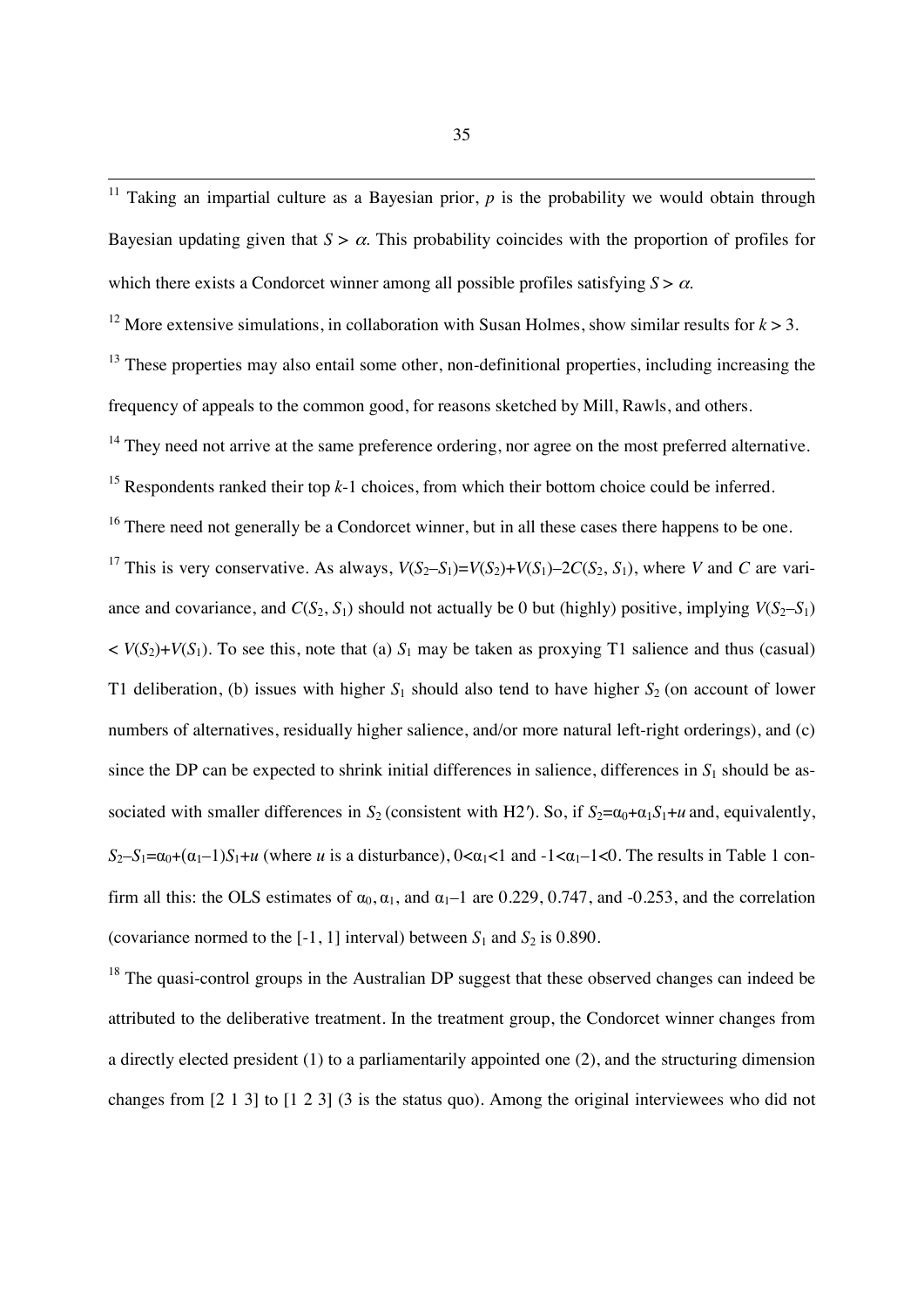participate in the deliberation but were later reinterviewed (*n*=227), the Condorcet winner remains 1, and the structuring dimension remains [2 1 3], just as it is among a fresh random sample (*n*=3439) questioned by the Australian national election study immediately after the referendum.

19 The lower bound for *S* is 2/15≈0.133 for *k*=5, 1/3≈0.333 for *k*=4, and 2/3≈0.667 for *k*=3.

<sup>20</sup> The 0.268 figure counts the British monarchy issue, where  $S_1$  fell slightly short of  $S_{min}$ , as 0. If instead we count *S*1′ as -0.047, the 0.268 falls to 0.252, still the highest of these figures.

<sup>21</sup> The figure is -0.018 if we do not cut  $S'$  off at 0.

1

 $^{22}$  Similarly, the number of first preferences for the alternative drawing the most first preferences (the maximum among  $n_1, n_2, ..., n_k$ ) increases in only six of the thirteen cases.

 $^{23}$  We write of "knowledge," the aptest, in our view, of several related concepts, including "information," "sophistication," and "expertise" (see Luskin 2002).

<sup>24</sup> Three phenomena underlie this result: (1) learning (knowledge gain) is facilitated by, and thus an increasing function of, prior knowledge (e.g., Bransford and Johnson 1972, Recht and Leslie 1988, Hambrick 1993); (2) observed knowledge, defined as the proportion of the survey's knowledge items answered correctly, is ceilinged at 1.0; (3) the knowledge items on any survey are far from a random draw from the universe of potential such items, including many that only experts, if anyone, would know (Converse 2000, Luskin, Helfer, and Sood 2011). The selection is biased toward easy items, lest the observed knowledge index have almost no real variance, departing from zero only via lucky guessing. Under assumptions formalizing these phenomena, (1) the correlation between true and observed knowledge gain can be negative; (2) the correlation between true knowledge gain and observed T2 knowledge is always positive; and (3) the former is less than the latter for most plausible configurations of parameters. For proofs, see Luskin, Helfer, and Sood (2011). In analyses relat-